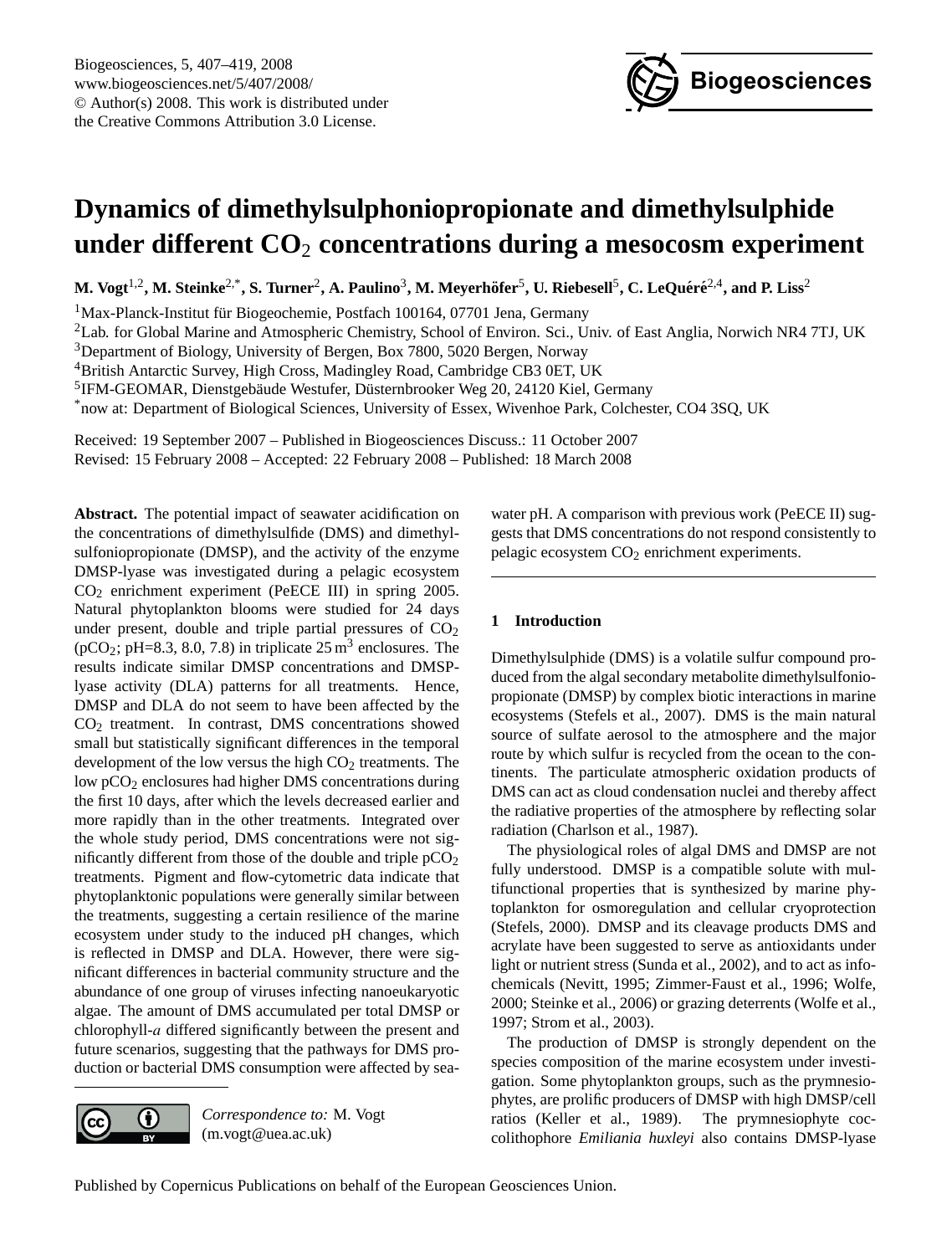isozymes (Steinke et al., 1998) and is able to enzymatically cleave DMSP to DMS. Other prymnesiophytes such as *Phaeocystis* and dinophytes also produce high concentrations of DMSP but many other algal taxa are poor DMSPproducers (Liss et al., 1994). Intracellular DMSP is released to the water during cell lysis caused by grazing (Dacey and Wakeham, 1986), or due to natural mortality and after viral infection (Malin et al., 1998). Once in solution, DMSP can be utilized by many bacteria as a sulfur, carbon or energy source via catabolic demethylation to 3-methylmercaptopropionate and 3-mercaptopropionate (Kiene and Linn, 2000; Howard et al., 2006). Bacteria have also been shown to enzymatically cleave DMSP to DMS and acrylate (Kiene, 1993; Ledyard and Dacey, 1996; Stefels and Dijkhuizen, 1996; Steinke and Kirst, 1996) and novel evidence suggests DMSP-dependent DMS-production without the release of acrylate (Todd et al., 2007). DMS can be used as a metabolite by bacteria (Vila-Costa et al., 2006), photochemically degraded at the sea surface (Brimblecombe and Shooter, 1986; Kieber et al., 1996), or transferred to the atmosphere (Liss and Slater, 1974). Since several biological components of the marine microbial food-web add to the physico-chemical processes that are involved in the production and consumption of DMSP and DMS, the concentrations of both may be affected by changes in environmental conditions. Thus, DMS could serve as a sensitive indicator to human-induced climate change.

Ocean acidification is one of the effects of increased anthropogenic  $CO<sub>2</sub>$ . In the past 200 years, the oceans have absorbed approximately half of the  $CO<sub>2</sub>$  emitted by human activities such as fossil fuel burning and cement manufacturing (Sabine et al., 2004). This uptake of  $CO<sub>2</sub>$  has led to changes in the chemical equilibrium of the seawater and to a reduction of the pH of the ocean surface waters by 0.1 units. If emissions were to continue according to present trends, ocean surface pH could decrease by 0.3–0.5 units by the end of the 21st century. This is equivalent to a threefold increase of the concentration of  $H<sup>+</sup>$  ions in the surface ocean (Caldeira and Wickett, 2005). The impacts of ocean acidification on marine organisms and ecosystems are still poorly understood. Laboratory experiments and field studies indicate that acidification will adversely affect calcification (Royal Society, 2005; Kleypas et al., 2006), a process by which marine organisms fabricate shells and plates from calcium and carbonate ions. Coccolithophores, such as *E. huxleyi*, are one of the phytoplanktonic groups expected to be strongly affected by ocean acidification (Riebesell et al., 2000). *E. huxleyi* is abundant in temperate oceans and is a prolific producer of DMS (Keller et al., 1989; Holligan et al., 1993; Malin et al., 1993). It is possible that the intracellular production of DMSP or its direct conversion to DMS by *E. huxleyi* DMSP-lyases is affected by ocean acidification. Additionally, as mentioned above, oceanic DMS production is a result of complex interactions within the marine food-web. Consequently, ocean acidification may affect DMS concentrations and fluxes by altering one or more of the various pathways or impacting some of the species involved. Ocean acidification may therefore affect the feedback of DMS on climate via aerosol formation, as described by the CLAW-hypothesis (Charlson et al., [1](#page-1-0)987). Previous studies (Avgoustidi, 2006<sup>1</sup>; Avgoustidi et al., [2](#page-1-1)008<sup>2</sup>) showed reduced DMS concentrations under high  $CO<sub>2</sub>$  in both field and laboratory studies. If the results from these studies can be extrapolated to global scales, reduced DMS emissions could lead to a significant positive feedback on global warming.

Here, we present the concentrations of DMS, DMSP and DMSP-lyase activities (DLA) during a mesocosm study in a Norwegian Fjord in May and June 2005. Our goal was to investigate differences in DMS dynamics under elevated CO2, to address factors that may result in altered DMS dynamics and to compare our findings to results from a previous field experiment (Avgoustidi et al.,  $2008<sup>2</sup>$  $2008<sup>2</sup>$ ). Furthermore, we investigate the relevance of our results with respect to global climate change and its impact on global DMS fluxes.

## **2 Materials and methods**

## 2.1 General experimental set-up

The experiment was conducted at the Espeland Marine Biological Station, University of Bergen (Norway) in May and June 2005. The set-up consisted of 9 polyethylene enclosures (ca.  $25 \text{ m}^3$ , 9.5 m water depth) moored to a raft in the Raunefjord (60.3 $\degree$  N, 5.2 $\degree$  E): 3 bags with present day pCO<sub>2</sub>, hereafter referred to as " $1 \times CO_2$ " (350 ppmv partial pressure of  $CO<sub>2</sub>$ ), 3 bags with double pCO<sub>2</sub>, referred to as "2×CO<sub>2</sub>" treatments (700 ppmv) and 3 bags with triple  $pCO<sub>2</sub>$ , referred to as " $3 \times CO_2$ " treatments (1050 ppmv). These bags were simultaneously filled with unfiltered fjord water pumped from a depth of 12 m. Fresh water  $(0.6 \text{ m}^3)$  was mixed into the upper 5 m of the mesocosm bags to stratify the water column. The  $2\times CO_2$  and  $3\times CO_2$  bags were aerated with  $CO_2$  enriched air, until the water  $pCO<sub>2</sub>$  reached the target values (day 0), the  $1\times$ CO<sub>2</sub> bags were aerated with ambient air. To allow biological processes to alter water  $pCO<sub>2</sub>$ , no further adjustments were carried out after day 1. All mesocosm bags were covered with transparent hoods of ethylene tetrafluorethylene foil (Foiltec, Bremen, Germany), which allowed transmission of 95% of incoming light intensity for the complete solar spectrum. The headspaces underneath the hoods were kept at target pCO<sub>2</sub> by flushing them with  $CO_2$ -enriched air (23– 35 L min−<sup>1</sup> ). A phytoplankton bloom was triggered via the addition of nutrients on day 0 (16 May 2005; 0.7  $\mu$ mol L<sup>-1</sup> PO<sub>4</sub>, 15  $\mu$ mol L<sup>-1</sup> NO<sub>3</sub>) and the bloom was studied over a

<span id="page-1-0"></span><sup>&</sup>lt;sup>1</sup> Avgoustidi, V.: Dimethyl sulphide production in a double-CO<sub>2</sub> world, Ph.D. thesis, University of East Anglia, 2006.

<span id="page-1-1"></span><sup>2</sup> Avgoustidi, V., Joint, I., Nightingale, P. D., Steinke, M. Turner, S. M., and Liss, P. S.: Dimethyl sulphide production in a double-CO<sub>2</sub> world, in preparation, 2008.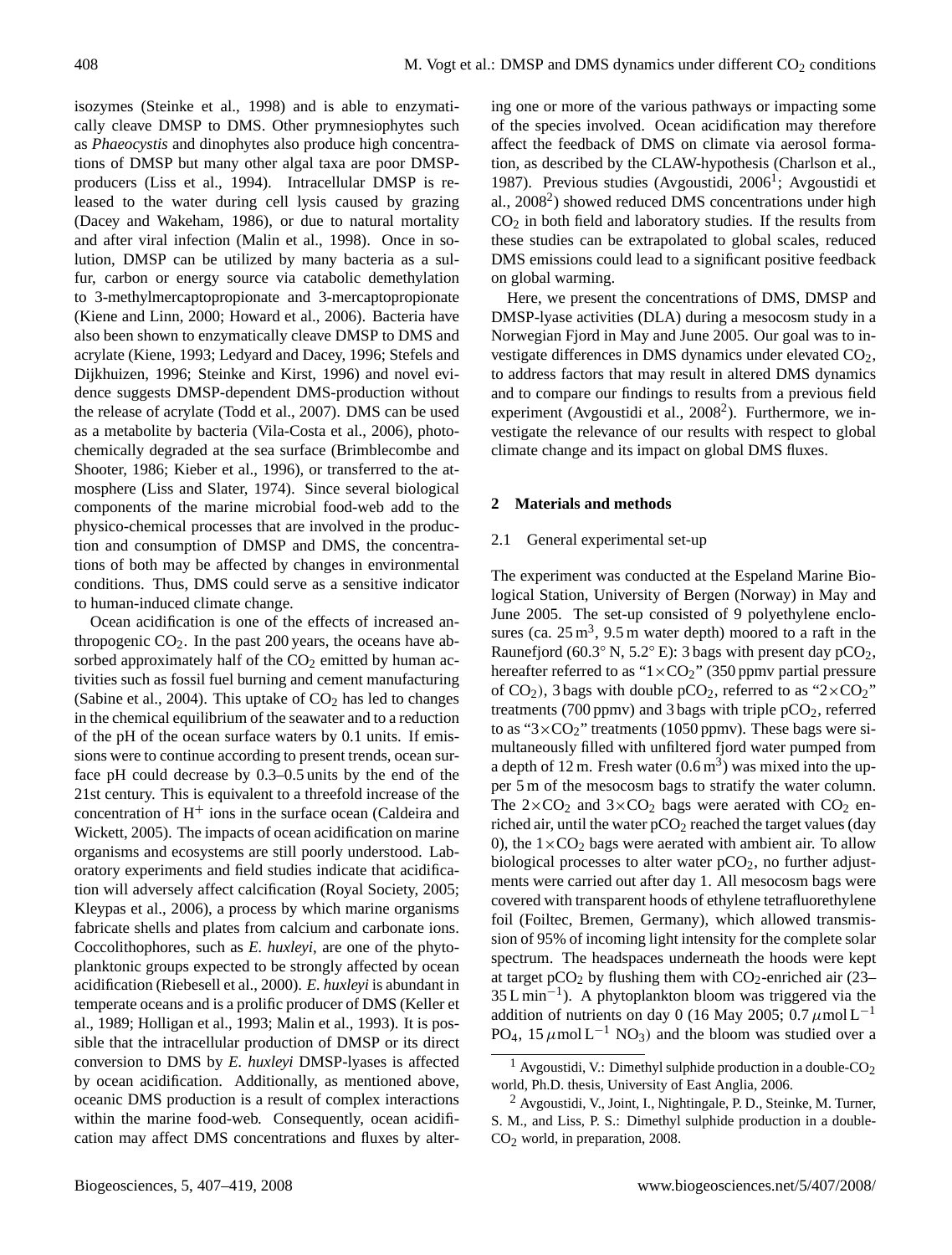period of 24 days. Throughout the study period, the upper 5m of the water column were gently mixed by means of an airlift system. Further details of the set-up and procedures can be found elsewhere (Engel et al., 2005; Schulz et al., 2007).

#### 2.2 Sampling for sulfur compounds

Samples from all nine mesocosms were taken daily at 10:30 h, simultaneous with other measurements conducted during PeECE III. Bubble-free sampling was carried out with nine 5 L polyethylene aspirators. Prior to sampling, all aspirators were thoroughly rinsed first with natural fjord water and then with water from the respective mesocosms. The mouths of the aspirators were covered with a 200  $\mu$ m mesh in order to exclude mesozooplankton grazers and taps were left open to release air during sampling. The aspirators were then inverted and slowly immersed through the water surface to a depth of approximately  $0.3$  m. A minimum of  $3L$  of water was sampled before closing the taps, slowly turning over and capping off the aspirators and transporting them to a cold-room where the samples were stored at in situ water temperature ( $9-11.5\textdegree$ C) and in dim light. Sub-samples were taken using Teflon tubing and gas-tight syringes (20 mL) after slowly rotating the aspirators to re-suspend particulate matter.

## 2.3 Quantification of sulfur compounds

*Particulate DMSP (DMSP<sub>p</sub>)*: Slow syringe filtration was used to filter 5 to 20 mL of sample through 25 mm glassfibre filters (Whatman GF/F). The filtrate was directly injected into a purge vessel for the analysis of DMS (see below). Thereafter, the filters were folded and placed into glass vials containing NaOH, using  $3 \text{ mL of } 500 \text{ mmol L}^{-1}$ NaOH in 4 mL screw-capped vials (days 1 to 4) or 13 mL of  $500$  mmol L<sup>-1</sup> NaOH in 20 mL crimp-sealed vials (days 5 to 24). The alkaline hydrolysis of DMSP resulted in equimolar quantities of DMS. Vials were sealed immediately with Teflon-coated septa, stored in the dark and transported to our laboratory at the University of East Anglia (UEA). The headspace analysis of DMS resulting from  $\text{DMSP}_p$  cleavage commenced with a 24 h incubation of the vials at a standard temperature of 30◦C before manual injection of 50 to  $200 \mu L$  of headspace for quantitative analysis of DMS using gas chromatography and flame-photometric detection (Shimadzu GC-2010 with  $30 \text{ m} \times 0.53 \text{ mm}$  CP-Sil 5CB capillary column). DMS standards for calibration were prepared using commercial DMSP standard (Centre for Analysis, Spectroscopy and Synthesis (CASS), University of Groningen Laboratories, The Netherlands) at a final concentration of 0.3 to 3  $\mu$ mol DMS L<sup>-1</sup> added to vials containing 3 or 13 mL 500 mmol  $L^{-1}$  NaOH. The detection limit for a 20 ml sample was about  $2 \text{ nmol } L^{-1}$  DMSP. The analytical error was less than 12%, as estimated from a comparison of replicate samples  $(n=16)$ .

*DMS:* After filtration for  $\text{DMSP}_p$ , 5 to 18 mL of the filtrate was used for DMS analysis. The analytical volumes for the DMS measurements were adjusted during the course of the experiment to accommodate changes in concentration. DMS measurements were conducted within 2 h of sampling using the gas chromatographic system described above, in combination with a purge-and-trap system for cryogenic enrichment of DMS at −150◦C (details in Vogt et al. (2008) and Turner et al. (1990)). Calibrations were carried out every 3–4 days with DMSP stock solution equivalent to 0.3 to 24.3 nmol  $L^{-1}$  and addition of NaOH to more than  $500$  mmol L<sup>-1</sup>. The detection limit of the above described gas chromatographic system was less than  $0.3 \text{ nmol L}^{-1}$ DMS. The analytical error was 6%, as estimated from replicate calibration standards  $(n=69)$ .

*Dissolved DMSP (DMSP<sub>d</sub>)*: After purging the water sample for DMS analysis was completed, 4 to 13 mL of purged, de-gassed sample was transferred into 20 mL vials and brought to a volume of 13 mL with MilliQ water for analysis of DMSP<sub>d</sub>. Samples were adjusted to 500 mmol L<sup>-1</sup> NaOH by adding 684  $\mu$ L of 10 mol L<sup>-1</sup> NaOH. Vials were immediately capped with Teflon-coated crimp seals and stored in the dark prior to analysis. Samples were incubated at 30◦C for 24 h before manual injection of 200  $\mu$ L of headspace for the analysis of DMS using the gas chromatographic system described above. DMS concentrations were quantified via the addition of DMSP standard to 13 mL 500 mmol  $L^{-1}$  NaOH at a final concentration of 6 to 60 nmol  $L^{-1}$ . Detection limit in 13 mL of sample was about 1.3 nmol L<sup>-1</sup> DMSP<sub>d</sub>.

*Total DMSP (DMSP<sub>t</sub>)*: Because of concerns about potential filtration artifacts (Kiene and Slezak, 2006) we also considered total DMSP ( $DMSP_t$ ) concentrations for our analyses. DMSP<sub>t</sub> was calculated as the sum of  $DMSP<sub>d</sub>$  and  $\text{DMSP}_p$  concentrations.

*DMSP-lyase activity (DLA)*: Measurements of DMSPlyase activity were conducted using headspace measurements of DMS using the methods described in Steinke et al. (2000) and Steinke et al. (2007). In brief, 250 to 300 mL of seawater was filtered through polycarbonate filters of 47 mm diameter and  $2 \mu m$  pore size (Whatman Nuclepore). The filters were folded twice and placed into cryo-vials before snap-freezing in liquid nitrogen and storage at −80◦C. DLA samples were transported on dry ice to our laboratory at UEA. The DMSP-lyase was extracted using sonication on ice with a 3 mm sonotrode (5 bursts of 5 s at 5 W) into 1.8 mL of 300 mmol L<sup>-1</sup> sterile BTP buffer (1,3-bis[tris(hydroxymethyl)methylamino]propane) that was amended with  $0.5 \text{ mol L}^{-1}$  NaCl at pH 8.2. Assays were conducted with 100 to 295  $\mu$ L of the crude extract and linear production of DMS was quantified at 30◦C for 15–45 min after the addition of buffer and  $5 \mu L$  of 1.2 mol L<sup>-1</sup> DMSP stock  $(t=0)$  that was adjusted to pH 6.2 with NaOH to a total volume of 300  $\mu$ L (final DMSP concentration was 20 mmol L<sup>-1</sup> and final pH was 8.2).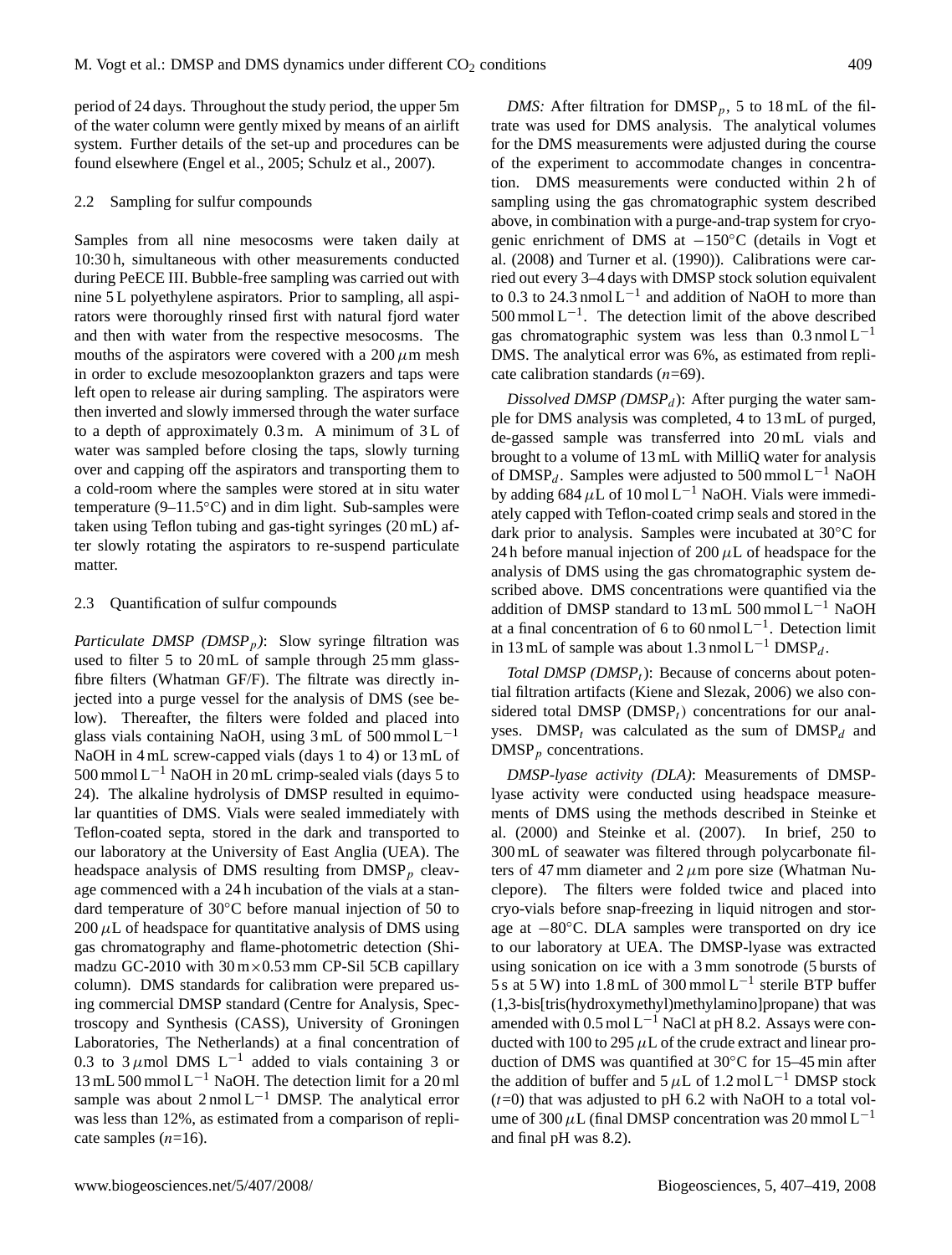

**Fig. 1.** DMS concentrations in nmol L<sup>-1</sup> for the 3 enclosures of each treatment **(a)** 3×CO<sub>2</sub> (Mesocosms M1-M3) **(b)** 2×CO<sub>2</sub> (Mesocosms M4-M6) **(c)**  $1 \times CO_2$  (Mesocosms M7-M9) and **(d)** averages for all 3 treatments with range bars indicating the spread of the data. Green lines show present  $(1 \times CO_2)$ , grey lines  $2 \times CO_2$  and red lines depict  $3 \times CO_2$  treatments with pCO<sub>2</sub> of 350 ppmv, 700 ppmv and 1050 ppmv, respectively. Horizontal dotted lines indicate the separation between the 3 phases in DMS development (see text).

#### 2.4 Additional measurements

Chlorophyll-a (chl-a) was determined in  $250-500$  mL sample filtered through 25 mm glass-fibre filters (Whatman GF/F). Diagnostic pigments were extracted according to Derenbach (1969). Pigment distributions were quantified using reverse-phase high-performance liquid chromatography (HPLC) analysis, using the method described in Barlow et al. (1997). CHEMTAX (Mackey et al., 1996) was used to derive the fraction of chl-a attributable to the dominant phytoplankton groups. For more information on chlorophyll-a measurements refer to Schulz et al. (2007) and Riebesell et al. (2007). While chlorophyll- $a$  and pigments were not analysed in replicates during this study, the analytical error is estimated to lie within 10–15%, based on the results from previous analyses.

Counts of *Emiliania huxleyi* cells and other phyto-, bacterio- and virioplankton were conducted using a FAC-SCalibur flow cytometer (Becton-Dickinson) equipped with an air-cooled laser with an output power of 15 mW at 488 nm and a standard filter set-up. Phytoplankton counts were obtained from fresh samples at high flow rate (ca.  $100 \mu L \text{min}^{-1}$ ). All samples were analysed during 300 s, and populations were discriminated based on dot plots of side scatter and red fluorescence. For details on the flow cytometric measurements, see Paulino et al. (2007). Heterotrophic bacteria and virus were detected and discriminated based on clusters observed in scatter plots of side scatter versus green

fluorescence, using SYBR Green I staining and following the method described in Larsen et al. (2007) and Paulino et al. (2007).

The partial pressure of  $CO<sub>2</sub>$  was quantified as described in Bellerby et al. (2007).

#### **3 Results**

## 3.1 DMS

DMS concentrations for the 3 enclosures of each treatment and the mean DMS concentrations for the 3 treatments are presented in Fig. 1. Three phases can be distinguished in the temporal development of DMS concentrations (Fig. 1d): From day 0 till day 10 (phase 1) DMS concentrations increased in all treatments. At the beginning of the experiment, DMS concentrations were low in all enclosures due to the low concentrations of DMS in the original fjord water and possible loss of DMS during the aeration procedure. After day 0, DMS concentrations increased in all treatments, with higher DMS concentrations in the  $1\times$ CO<sub>2</sub> than in the  $2\times$ CO<sub>2</sub> and  $3\times$ CO<sub>2</sub> treatments. On day 10 the maximum in DMS concentration was reached in  $1\times CO_2$ , with an average value of 29.5 nmol  $L^{-1}$ . Phase 2 (days 11-16) is characterized by a steep decline in DMS concentrations in  $1\times CO<sub>2</sub>$ , and constant or declining DMS concentrations in  $2 \times CO_2$  and  $3 \times CO_2$  until day 16. The abrupt, steep decline in DMS concentrations was measured consistently in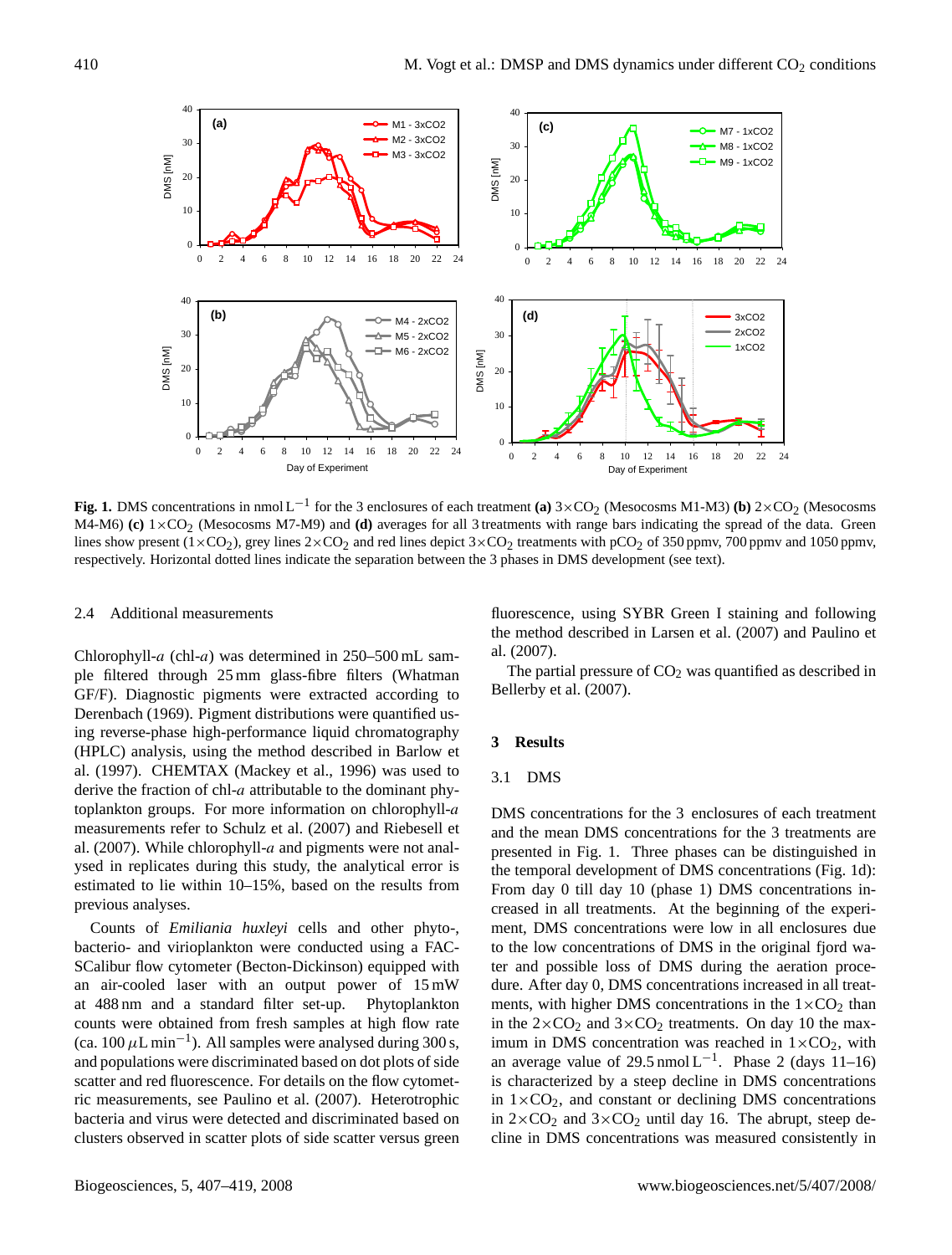

**Fig. 2.** Average (a) DMSP<sub>p</sub> in nmol L<sup>-1</sup>, (b) DMSP<sub>d</sub> in nmol L<sup>-1</sup>, (c) DMSP<sub>t</sub> in nmol L<sup>-1</sup> (d) DMSP-lyase activity (DLA) for selected bags 2 (3×CO<sub>2</sub>), 5 (2×CO<sub>2</sub>) and 8 (1×CO<sub>2</sub>) in nmol L<sup>-1</sup> h<sup>-1</sup>. Green lines show 1×CO<sub>2</sub>, grey lines 2×CO<sub>2</sub> and red lines depict 3×CO<sub>2</sub> treatments with pCO<sub>2</sub> of 350 ppmv, 700 ppmv and 1050 ppmv, respectively. The values shown are average values for 3 replicate bags. Vertical bars in (a–c) indicate the range of the data. Horizontal dotted lines indicate the separation between the 3 phases in DMS development (see text).

all  $1\times$ CO<sub>2</sub> enclosures. In the averages of the  $2\times$ CO<sub>2</sub> and  $3\times$ CO<sub>2</sub> treatments, DMS concentrations reached a plateau between day 10 and day 12, with maximum average concentrations of 27.4 nmol  $L^{-1}$  (2×CO<sub>2</sub>) and 25.3 nmol  $L^{-1}$  $(3\times CO<sub>2</sub>)$ . In comparison to the  $1\times CO<sub>2</sub>$  treatments, the slope of the DMS decline was less steep in the  $2 \times CO_2$  and  $3 \times CO_2$ treatments. On day 16, DMS concentrations were below 6 nmol  $L^{-1}$  in all treatments. Phase 3 (days 17–22) is characterised by the onset of a smaller bloom of *Synechococcus* and dinoflagellates, which lead to a small increase in DMS concentrations in all treatments.

A two-way analysis of variance (ANOVA) with log transformed data for the 3 treatments showed that the temporal development of DMS between the 3 treatments was significantly different (Fig. 1d;  $F=8.157$ ,  $df=2$ ,  $\sigma < 0.001$ ,  $p=0.05$ <sup>[3](#page-4-0)</sup>. A posteriori testing with a Bonferroni test showed significant differences between the  $1 \times CO_2$  and  $2 \times CO_2$ treatments ( $\sigma$  <0.001,  $p$ =0.05). The significance of the difference between  $1 \times CO_2$  and  $3 \times CO_2$  ( $\sigma$ =0.063,  $p$ =0.05) proved inconclusive and the difference between  $2 \times CO_2$  and  $3 \times CO_2$  $(\sigma=0.192, p=0.05)$  was not significant at the 95% confidence level.

The calculation of time integrated averages of DMS (days 0–22) showed that over the whole duration of the experiment, 25% more DMS was produced in  $3 \times CO_2$  and 14%

more DMS in  $2 \times CO_2$  than in  $1 \times CO_2$  in absolute terms. Using ANOVA, however, we did not find sufficient evidence to support that these differences in integrated DMS concentrations were significant ( $F=1.799$ ,  $df=2$ ,  $\sigma=0.244$ ,  $p=0.05$ ) at the 95% confidence level. This is due to the small sample size and a considerable spread in the means for each of the three treatments.

## 3.2 DMSP<sub>p</sub>, DMSP<sub>d</sub>, DMSP<sub>t</sub>

The differences in DMS concentrations between present and enhanced  $pCO<sub>2</sub>$  treatments were not reflected in the particulate DMSP concentrations (Fig. 2a). This was also true for the dissolved fraction (Fig. 2b) and for total DMSP (Fig. 2c). As all enclosures showed very similar concentration patterns, we only show the mean concentrations for each treatment. At the beginning of the experiment,  $\text{DMSP}_p$  concentrations were below 50 nmol  $L^{-1}$  in all treatments. After day 4,  $DMSP<sub>p</sub>$  rapidly increased in all treatments, and was maximal on day 10 in  $1 \times CO_2$  (366 nmol L<sup>-1</sup>) and  $2 \times CO_2$  $(370 \text{ nmol L}^{-1})$  and on day 12 in  $3 \times CO_2$  (415 nmol L<sup>-1</sup>). Thereafter,  $\text{DMSP}_p$  declined in all treatments.  $\text{DMSP}_d$  concentrations remained constant at around 20 nmol L−<sup>1</sup> until day 8 of the experiment, when it increased for all treatments. DMSP<sub>d</sub> concentrations peaked on day 12 in  $1 \times CO_2$  $(86 \text{ nmol L}^{-1})$ , on day 14 in  $2 \times CO_2$  (72 nmol L<sup>-1</sup>) and on day 13 in  $3 \times CO_2$  (96 nmol L<sup>-1</sup>), whereafter DMSP<sub>d</sub> decreased in all treatments.  $DMSP<sub>t</sub>$  concentrations increased

<span id="page-4-0"></span> $3 F$  = ratio of mean squares,  $df$  = degrees of freedom,  $\sigma$  = significance of F-test and  $p =$  level of confidence.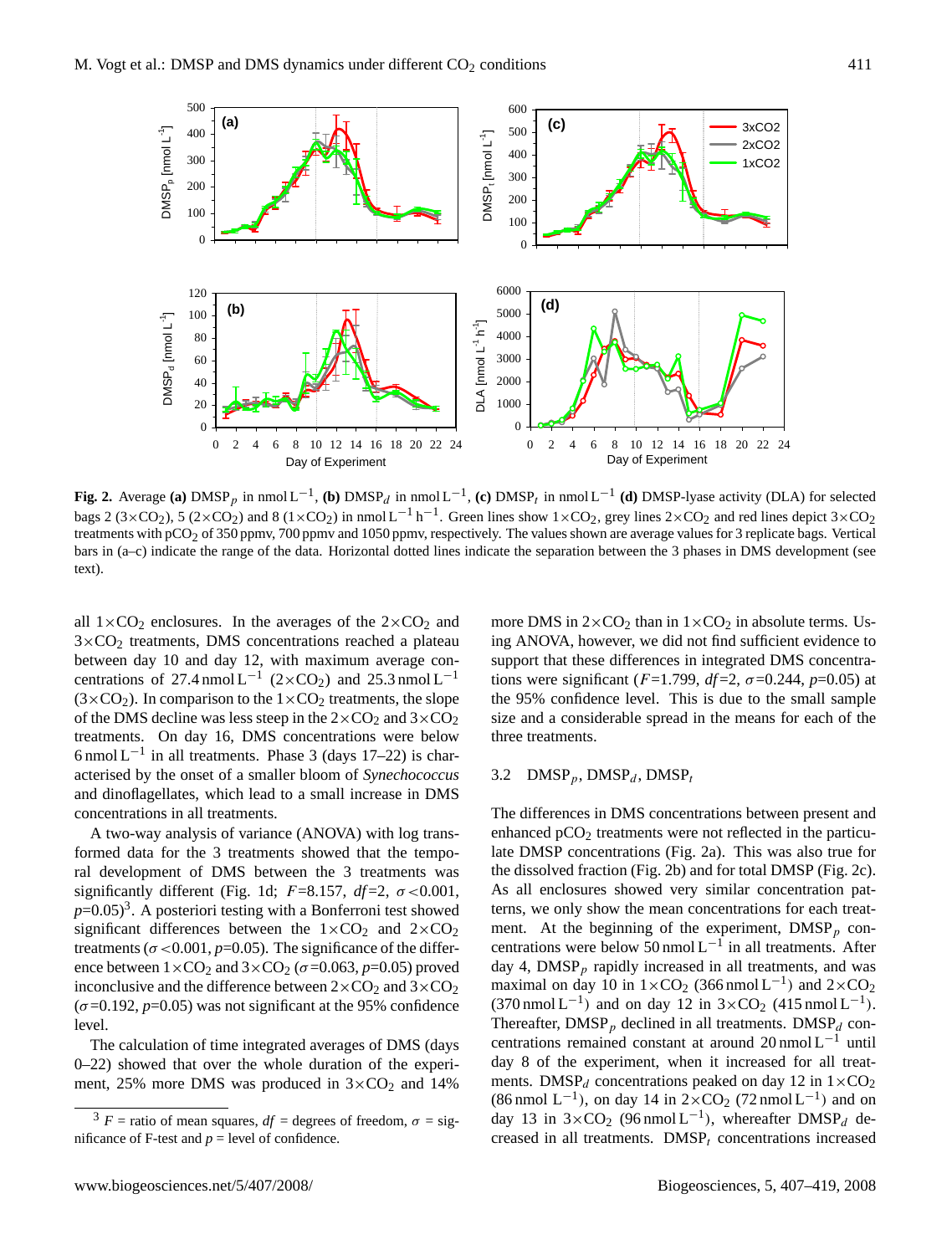

**Fig. 3.** (a) Chl-a in  $\mu$ g L<sup>-1</sup> and (b) *E. huxleyi* abundance in 10<sup>6</sup> cells L<sup>-1</sup> plotted as a function of time. Green lines show 1×CO<sub>2</sub>, grey lines  $2 \times CO_2$  and red lines depict  $3 \times CO_2$  treatments with pCO<sub>2</sub> of 350 ppmv, 700 ppmv and 1050 ppmv, respectively. The values shown are average values for 3 replicate bags. Vertical bars indicate the range of the data. Horizontal dotted lines indicate the separation between the 3 phases in DMS development (see text).

steadily after day 4 and reached a first peak on day 10, with average DMSP<sub>t</sub> concentrations of 374 nmol L<sup>-1</sup> in  $1 \times CO_2$ , 405 nmol L<sup>-1</sup> in  $2 \times CO_2$  and 410 nmol L<sup>-1</sup> in  $3 \times CO_2$ . DMSP<sub>t</sub> concentrations in  $1 \times CO_2$  and  $2 \times CO_2$  declined after day 10 in a similar fashion. In the  $3 \times CO_2$  treatments,  $DMSP<sub>t</sub>$  concentrations showed a brief increase and reached a maximal average concentration of 493 nmol  $L^{-1}$  on day 13 before declining.

#### 3.3 DMSP-lyase activity

The measured DMSP-lyase activity (DLA) was comprised of the activity of DMSP-lyase from algae and attached bacteria and has been analyzed without replication for each treatment (Fig. 2d). Due to our choice of filter (pore size of  $2 \mu m$ ), the potential contribution of many non-attached bacteria to DMSP-lyase activity was not included. We show data from mesocosm bags 2 ( $3 \times CO_2$ ), 5 ( $2 \times CO_2$ ), and 8 ( $1 \times CO_2$ ), because most other measured parameters from collaborating groups are available for these bags. DLA peaked on day 6 for the present  $(4354 \text{ nmol L}^{-1} \text{h}^{-1})$ , and on day 8 for  $2\times$ CO<sub>2</sub> and  $3\times$ CO<sub>2</sub> treatments with values of 5116 and 3801 nmol  $L^{-1} h^{-1}$ , respectively. After day 8, DLA decreased gradually in all treatments, until a minimum in activity was reached in all bags on day 15. After day 18, DLA increased rapidly in all treatments and reached a second maximum on day 20, with 4952 nmol  $L^{-1}$  h<sup>-1</sup> for  $1 \times CO_2$ , 2590 nmol L<sup>-1</sup> h<sup>-1</sup> for 2×CO<sub>2</sub> and 3849 nmol L<sup>-1</sup> h<sup>-1</sup> for  $3\times$ CO<sub>2</sub> treatments.

#### 3.4 Ecosystem composition

All bags showed similar chl- $a$  concentrations (Fig. 3a), with chl-a being slightly lower in  $1 \times CO_2$  than in  $2 \times CO_2$  and  $3\times$ CO<sub>2</sub>. The maximum of average chl-a occurred on day 10 in all treatments. A succession of different phytoplankton taxa occurred during the course of the experiment (Riebesell et al., 2007). Between days 6 and 10, when most of the DMS was accumulated, the bloom was dominated by diatoms and prymnesiophytes, including lithed *E. huxleyi* cells (Fig. 3b). During the whole study period, prasinophytes contributed up to 20% to total chl-a. Towards the end of the bloom, after day 18, dinoflagellate and *Synechococcus* species contributed significantly to total chlorophyll (Riebesell et al., 2007). A similar succession of species was observed in all treatments.

3.5 Contribution of the dominant phytoplankton groups to measured  $DMSP<sub>p</sub>$ 

We used HPLC pigment data (in  $\mu$ g chl- $a$  L<sup>-1</sup>) and flow cytometry data (cells  $L^{-1}$ ) in combination with literature values for the DMSP cell<sup>-1</sup> and chl-a cell<sup>-1</sup> or chl-a carbon<sup>-1</sup> of representative species of the dominant phytoplankton groups including prymnesiophytes, diatoms and dinoflagellates (Bucciarelli and Sunda, 2003; Buitenhuis et al., 1999; Geider et al., 1997; Keller et al., 1989; Steinke et al., 1998). This assessment provides a rough estimate of sources of DMSP in our experiment. Our findings suggest that over the duration of the experiment (days 0–22) approximately 11% of DMSP was produced by *E. huxleyi*, 20% by other prymnesiophytes, 22% by diatoms and 2% by dinoflagellates. This suggests that other taxa of prymnesiophytes may have contributed significantly to total  $\text{DMSP}_p$ . Prymnesiophytes and diatoms produced the majority of DMSP during phases 1 and 2, whereas dinoflagellates were important DMSP producers in phase 3. Because the uncertainty in the  $\text{DMSP}_p$ measurements was estimated to amount up to 12%, which is of the order of the detected DMS concentrations, it is unlikely that differences in DMS concentrations are reflected in our  $DMSP<sub>t</sub>$  measurements. Thus, we cannot exclude small differences in the phytoplanktonic  $\text{DMSP}_p$  production to account for differences in DMS concentrations.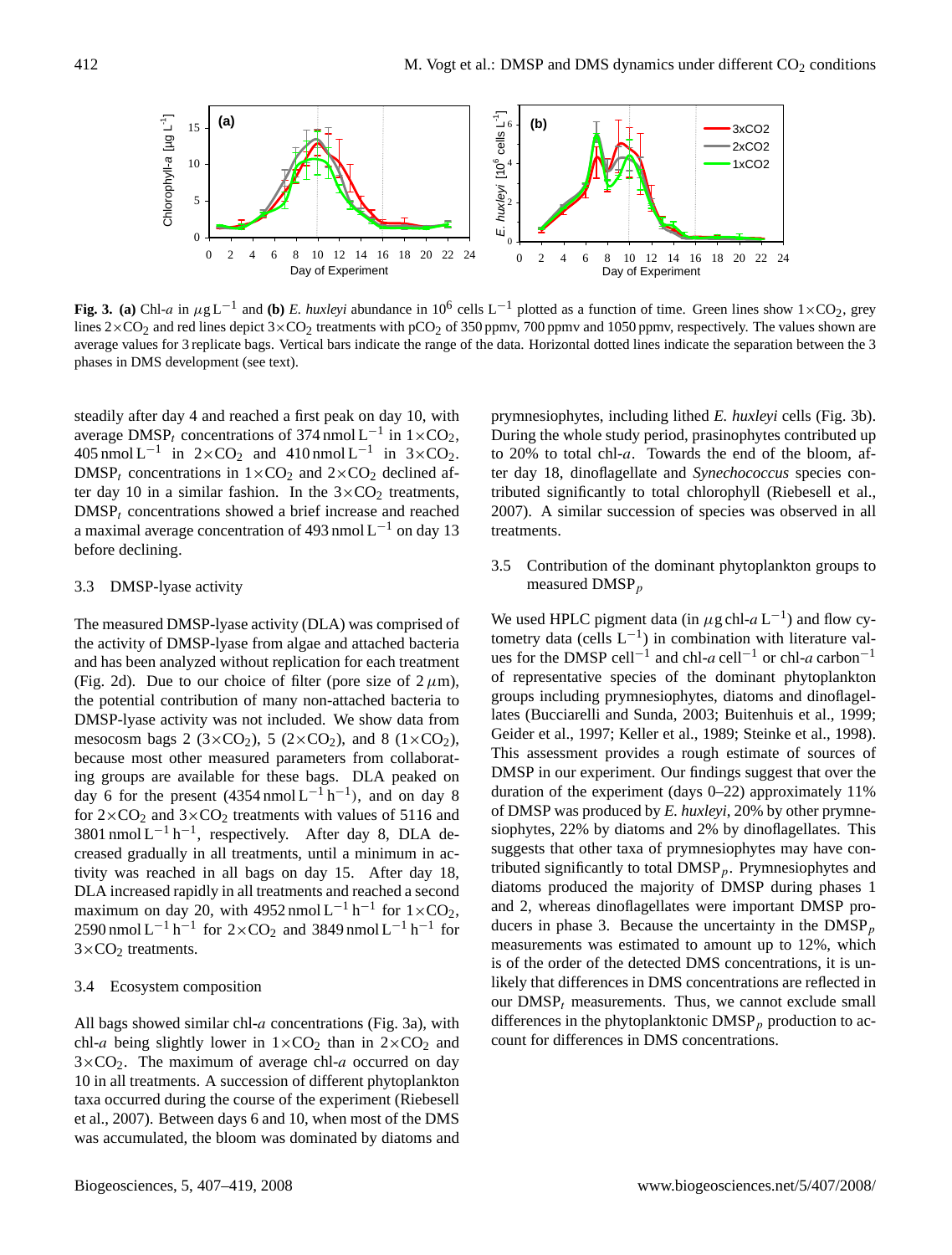**Table 1.** Selected Spearman rank correlations  $(r_s)$  between DMS,  $\text{DMSP}_t$ , DLA and ecosystem parameters (days 0–22). Significance of correlations rejected at the 95% level (ns). Respective treatment  $(1 \times CO_2, 2 \times CO_2$  and  $3 \times CO_2$ ) determined by the label in each row of the table.

|                                          | <b>DMS</b> | $DMSP_t$ | DLA  |
|------------------------------------------|------------|----------|------|
|                                          |            |          |      |
| DMS $(1 \times CO2)$                     | 1.00       | 0.8      | 0.68 |
| DMS $(2 \times CO2)$                     | 1.00       | 0.98     | 0.8  |
| DMS $(3 \times CO2)$                     | 1.00       | 0.94     | 0.72 |
| $DMSP_t$ (1×CO <sub>2</sub> )            | 0.8        | 1.00     | 0.49 |
| $DMSP_t$ (2×CO <sub>2</sub> )            | 0.98       | 1.00     | 0.60 |
| $DMSP_t$ (3×CO <sub>2</sub> )            | 0.94       | 1.00     | 0.51 |
| $DLA (1 \times CO2, M8)$                 | 0.68       | 0.49     | 1.00 |
| $DLA (2 \times CO2, M5)$                 | 0.80       | 0.60     | 1.00 |
| DLA $(3 \times CO_2, M2)$                | 0.72       | 0.51     | 1.00 |
| chl-a $(1 \times CO2)$                   | 0.82       | 0.84     | ns   |
| chl-a $(2\times CO2)$                    | 0.91       | 0.92     | 0.69 |
| chl-a $(3 \times CO2)$                   | 0.89       | 0.86     | ns   |
| E. huxleyi $(1 \times CO_2)$             | 0.79       | 0.62     | ns   |
| E. huxleyi $(2 \times CO_2)$             | 0.63       | 0.59     | ns   |
| E. huxleyi $(3 \times CO_2)$             | 0.61       | 0.52     | ns   |
| Total Prymnesiophytes $(1 \times CO2)$   | 0.77       | 0.81     | ns   |
| Total Prymnesiophytes $(2 \times CO_2)$  | 0.90       | 0.90     | ns   |
| Total Prymnesiophytes $(3 \times CO2)$   | 0.92       | 0.93     | ns   |
| Total nanophytoplankton $(1 \times CO2)$ | 0.77       | ns       | ns   |
| Total nanophytoplankton $(2 \times CO2)$ | 0.56       | 0.56     | 0.58 |
| Total nanophytoplankton $(3 \times CO2)$ | 0.72       | 0.64     | ns   |

## 3.6 Relationships between DMS,  $DMSP_t$ , DLA and chlorophyll-a

We used Spearman rank correlation  $(r<sub>s</sub>)$  to study the temporal correlation between DMS,  $DMSP_t$ , DLA and chl-a concentrations (Table 1). As a general trend, DMS,  $DMSP<sub>t</sub>$  and chl-a tended to be more closely correlated in  $2\times CO_2$  and  $3\times$ CO<sub>2</sub> than in  $1\times$ CO<sub>2</sub>. DMSP<sub>t</sub> and chl-a were temporally correlated in all 3 treatments and over the whole duration of the experiment (n =16;  $1 \times CO_2$ :  $r_s$ =0.84,  $2 \times CO_2$ :  $r_s$ =0.92, 3×CO<sub>2</sub>:  $r_s$ =0.86). DMS and chl-*a* were temporally correlated in all treatments ( $n=16$ ;  $1\times CO_2$ :  $r_s = 0.82$ ,  $2 \times CO_2$ :  $r_s = 0.91$ ,  $3 \times CO_2$ :  $r_s = 0.89$ ), as were DMS and DMSP<sub>t</sub> (n=19;  $1 \times CO_2$ :  $r_s$ =0.80,  $2 \times CO_2$ :  $r_s$ =0.98,  $3 \times CO_2$ :  $r_s$ =0.94). The lower correlations in  $1\times$ CO<sub>2</sub> in the latter two cases are due to the steep decline of DMS concentrations in  $1\times$ CO<sub>2</sub> after day 10. The high correlations of DMS, DMSP<sub>t</sub> and chl-a point at a tight temporal coupling of these parameters; indeed there was only a small (1–2 days,  $2 \times CO_2$ ,  $3\times$ CO<sub>2</sub>) or no phase lag ( $1\times$ CO<sub>2</sub>) between the peaks of these 3 compounds for all 3 treatments.

DLA was correlated with both DMS  $(n=19; 1 \times CO_2)$ :  $r_s = 0.68$ ,  $2 \times CO_2$ :  $r_s = 0.80$ ,  $3 \times CO_2$ :  $r_s = 0.72$ ) and to a lesser extent with DMSP<sub>t</sub> (n=19;  $1 \times CO_2$ :  $r_s$ =0.49,  $2 \times CO_2$ :



**Fig. 4.** Mean ratios of (a) DMS to DMSP<sub>t</sub> (b) DMSP<sub>t</sub> to chl-a in nmol  $\mu$ g<sup>-1</sup> and **(c)** DMS to chl-a in nmol  $\mu$ g<sup>-1</sup> for the 1×CO<sub>2</sub> (green lines),  $2 \times CO_2$  (grey lines) and  $3 \times CO_2$  (red lines) treatments. Horizontal dotted lines indicate the separation between the 3 phases in DMS development (see text).

 $r_s$ =0.60, 3×CO<sub>2</sub>:  $r_s$ =0.51). However, only in 2×CO<sub>2</sub> did DLA correlated with chl-a  $(r_s=0.69)$ .

Figure 4 shows the ratios of DMS, DMSP<sub>t</sub> and chl-a against time. During phase 1, the ratio of DMS to  $\text{DMSP}_t$ followed a very similar trend for all treatments (Fig. 4a). From day 10–16 there was a phase lag between the peaks of DMS and  $DMSP_t$ , manifested in the divergence between the  $2 \times CO_2$ ,  $3 \times CO_2$  and  $1 \times CO_2$  curves. During the whole experiment, there were no significant differences between treatments in the ratio of  $DMSP<sub>t</sub>$  to chl-a (Fig. 4b). This similar temporal development indicates that there were no major shifts in ecosystem composition that affected DMSP production and could have resulted in the differences in DMS concentrations between the 3 treatments. The ratio between DMS and  $\text{ch}$ - $a$  shows significant differences between the treatments (Fig. 4c). In phase 1 of the experiment DMS and chl-a concentrations co-varied for all 3 treatments. During phase 2, significantly more DMS per chl-a was accumulated in the perturbed treatments, comparable to what was observed for DMS and  $DMSP_t$ .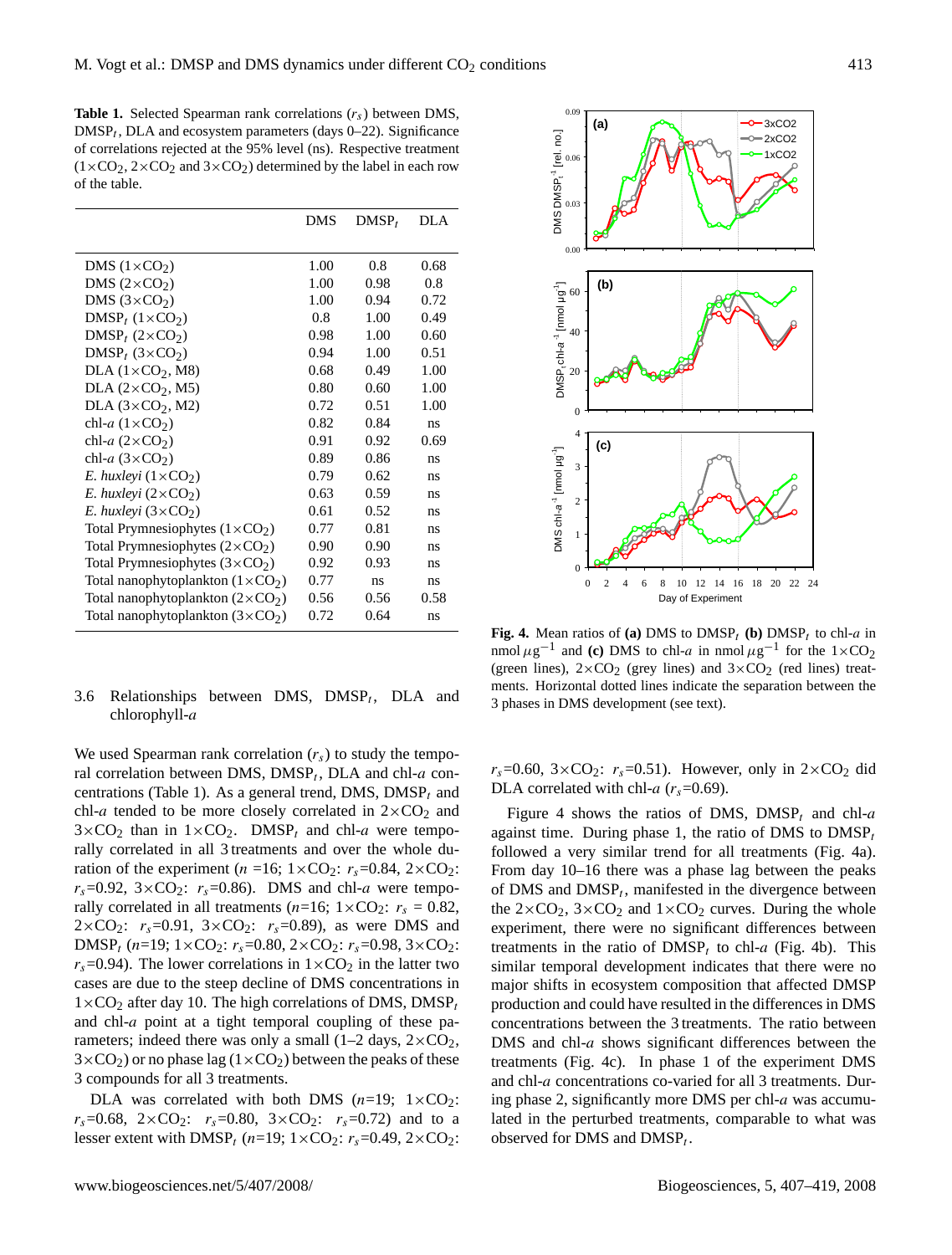3.7 Relationships between sulphur compounds and phytoplankton community composition

As above, we used Spearman rank correlation to study the dynamics of the sulphur compounds and ecosystem variables (Table 1). In all treatments, DMS concentrations were strongly correlated with total prymnesiophyte chl-a  $(1 \times CO_2$ :  $r_s = 0.77$ ,  $2 \times CO_2$ :  $r_s = 0.90$ ,  $3 \times CO_2$ :  $r_s = 0.92$ ). DMS and *E. huxleyi* numbers were well correlated in  $1 \times CO<sub>2</sub>$  $(r_s=0.79)$  and slightly less in  $2\times$ CO<sub>2</sub> ( $r_s=0.63$ ) and  $3\times$ CO<sub>2</sub>  $(r_s=0.61)$ . DMS and *E. huxleyi* cell numbers showed a lag of ca. 2 days between their respective peaks for all 3 treatments. Furthermore, DMS correlated with total nanophytoplankton abundance (Table 1), which we defined to be the sum of *E. huxleyi*, and the abundance of two different nanophytoplankton groups, as determined by flow cytometry (Paulino et al., 2007).

During phase 1, DLA correlated well with dinoflagellate abundances, but correlations throughout the whole duration of the experiment were significant only in  $1 \times CO_2$  ( $r_s$ =0.57). During phase 3 DLA was linearly related to dinoflagellate abundances, with high  $R^2$  values ( $n = 4$ ,  $1 \times CO_2$ :  $R^2 = 0.97$ ,  $2 \times CO_2$ :  $R^2 = 0.93$ ,  $3 \times CO_2$ :  $R^2 = 0.88$ ). Only in  $2 \times CO_2$  did DLA correlate significantly with the abundance of total bacteria (Allgaier et al., 2008). DLA did not correlate significantly with any of the biological rate measurements, such as primary production (Egge et al., 2007), bacterial protein production (BPP) or cell specific BPP (Allgaier et al., 2008).

## **4 Discussion**

Several previous mesocosm studies conducted at the same facility in Bergen report DMSP, DMS and chl-a concentrations under present  $CO<sub>2</sub>$  (Levasseur et al., 1996; Williams and Egge, 1998; Wilson et al., 1998; Steinke et al., 2007). The DMSP and DMS concentrations we found are within the range of concentrations found in previous mesocosm studies, but concentrations vary with respect to the boundary conditions of the experiments, i.e. they depend on the organisms dominating the bloom and the manipulations under which the system was investigated. The species composition reported from this experiment is typical for waters in the investigated region and the time of the year. However, temperature and light intensities were unusually low for May, which could have influenced the bloom development and species succession (Schulz et al., 2007).

In contrast to a previous  $CO<sub>2</sub>$  enrichment study (Engel et al., 2005) conducted under very similar experimental conditions, only few biological parameters showed  $CO<sub>2</sub>$ -related effects: Neither HPLC pigment analyses nor flow cytometry detected significant phytoplankton species shifts between treatments. The ecosystem composition, bacterial and phytoplankton abundances and productivity, grazing rates and total grazer abundance and reproduction were not significantly affected by CO<sub>2</sub> induced effects (Riebesell et al., 2007; Riebesell et al., 2008; Egge et al., 2007; Paulino et al., 2007; Larsen et al., 2007; Suffrian et al., 2008; Carotenuto et al., 2007). This finding suggests that the system under study was surprisingly resilient to abrupt and large pH changes.

#### 4.1 DMSP and DMS

The resilience of the system is well reflected in the suite of marine biogenic sulphur compounds. There were no differences in  $DMSP_p$ ,  $DMSP_d$ ,  $DMSP_t$  or DLA and only small differences in the temporal development of DMS. These differences in DMS concentrations may be due to several factors, as discussed below:

Prymnesiophytes such as *E. huxleyi* are high DMS producers and some have been found to be affected by ocean acidification (Riebesell, 2004). Furthermore, prymnesiophytes dominated the phytoplankton bloom in this experiment and possibly were important players in the production of DMSP and DMS during this experiment. DMS and DMSP correlated strongly with total prymnesiophyte chl-a in all treatments, in particular for the  $2 \times CO_2$  and  $3 \times CO_2$  treatments (Table 1). DMS and DMSP also correlated well with *E. huxleyi*, particularly in the  $1 \times CO_2$  treatment (Table 1). This finding, along with the fact that significantly more DMSP was produced by all prymnesiophytes than by *E. huxleyi* points at the presence of other, DMSP-producing prymnesiophyte species unidentified by HPLC analysis or flow cytometry during this experiment.

While there were no direct observations of prymnesiophytes other than *E. huxleyi* at the species level, indirect observations suggest the presence of at least one other prymnesiophyte: Larsen et al. (2007) found evidence for the presence of a viruses identified as CeV, a virus infecting the prymnesiophyte *Chrysochromulina ericina*. The genus *Chrysochromulina* can produce DMSP, with a DMSP cell quota 4× as high as the one for *E. huxleyi* (Keller et al., 1989). In addition, Chrysochromulina species have been observed in the North Sea and in Norwegian coastal waters (e.g. Brussaard et al., 1996). Viral infection can lead to significant production of DMS (Malin et al., 1998) and viral infection is likely to have played an important role in terminating the bloom during this experiment. Furthermore, Larsen et al. (2007) found a  $CO<sub>2</sub>$  effect on the abundance of a group of high fluorescence viruses (HFV) identified by flow cytometry. HFV was suggested to be a composite group of several dsDNA viruses infecting nanoeukaryotic algae and is likely to have included CeV. From day 5, HFV was more abundant in  $1 \times CO_2$  than in the CO<sub>2</sub>-enriched treatments. During days 15–22, HFV was ca.  $1.7 \times$  more abundant in the  $1 \times CO_2$ treatments than in  $2 \times CO_2$  and ca. 2.4 $\times$  more abundant in  $1\times$ CO<sub>2</sub> than  $3\times$ CO<sub>2</sub>. *C. ericina* has been shown to grow optimally for a pH ranging from 7.5 to 8.4 (Rhodes and Burke, 1996) and may not have been affected as much as the calcifying *E. huxleyi* by the pH encountered during this experiment.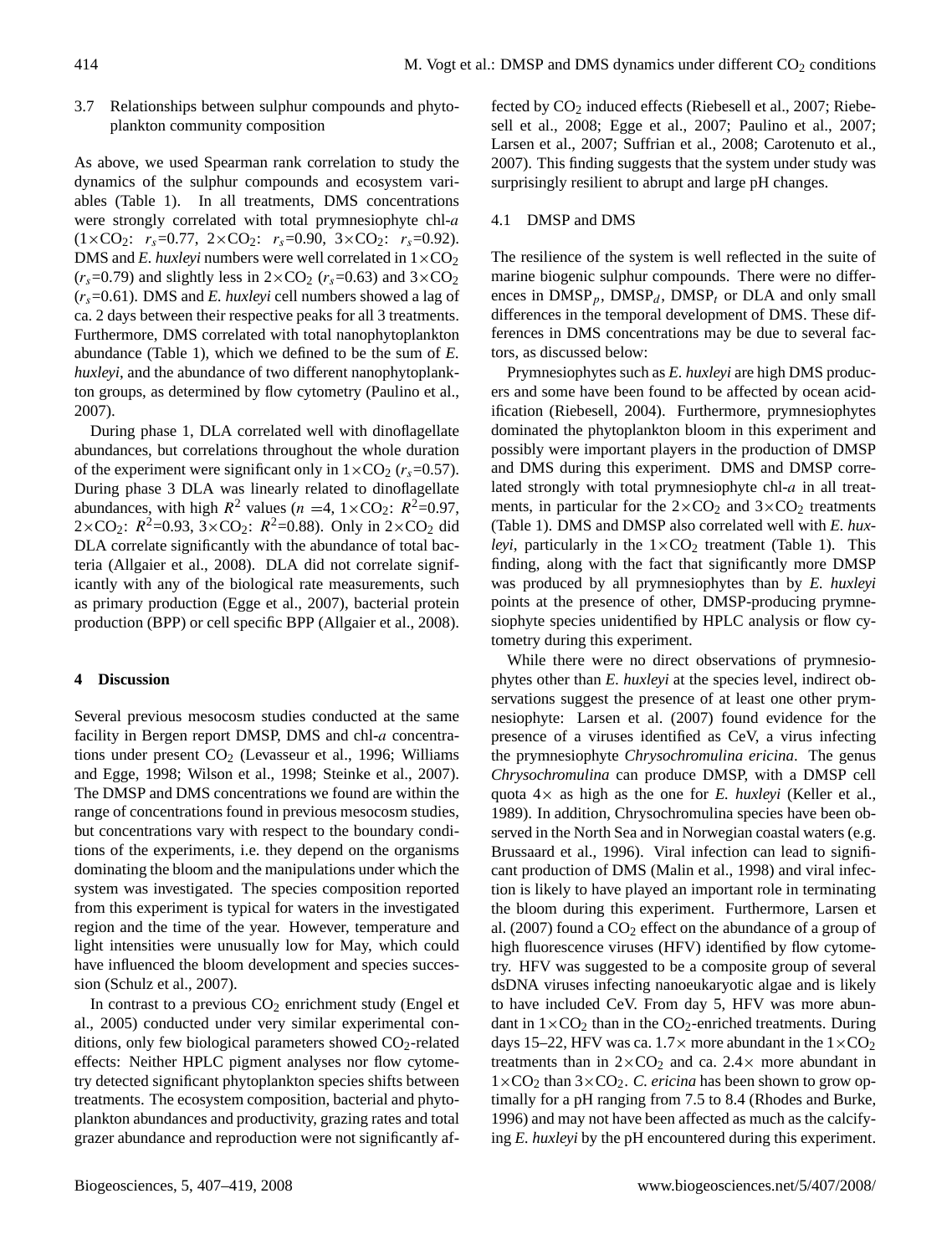Differences in viral infection of *C. ericina*, however, could potentially explain parts of the observed differences in DMS concentration.

Observed small differences in *E. huxleyi* cell numbers (see Fig. 3b) could only partly account for the differences in DMS concentrations between the treatments. While flow cytometry determines the number of lithed *E. huxleyi* cells, unlithed *E. huxleyi* cells are measured as part of the other nanophytoplankton groups. Changes in the fraction of unlithed or "naked" *E. huxleyi* could account for changes in DMS. However, the fraction of unlithed cells is expected to be small and constant (A. Paulino, personal communication).

Even though we could exclude major shifts in ecosystem composition (Paulino et al., 2007; Larsen et al., 2007) to account for the differences in DMS, the effect of smaller shifts in species succession could not be studied with our measurements. Additionally, changes in algal physiology leading to altered DMS exudation rates or changes in DMSP cell quota of individual taxa were not studied.

During the course of the experiment a statistically significant difference in the community structure of free-living bacteria (0.2–5.0  $\mu$ m fraction) was detected for the three different treatments (Allgaier et al., 2008). Denaturing Gradient Gel Electrophoresis (DGGE) band pattern analysis showed that while the populations of the  $1\times CO_2$  and  $2\times CO_2$  treatments were similar to the fjord population, the free-living bacterial communities of the  $3\times$ CO<sub>2</sub> treatments diverged much more from the original population. Despite these clear differences in bacterial community structure, the DMS concentration patterns of  $3 \times CO_2$  and  $2 \times CO_2$  were very similar. Currently, there is no quantitative evidence for an effect of pCO<sup>2</sup> on bacteria that degrade DMS or DMSP, but such an effect could lead to different DMSP or DMS consumption rates or to a different microbial DMS yield from DMSP, resulting in differences in DMS concentration patterns. The community structure of attached bacteria ( $> 5.0 \,\mu$ m) did not exhibit statistical differences between the treatments.

Taken together, processes related to bacterial and viral activities may explain part of the difference in amount and temporal structure of DMS that we observed.

## 4.2 DLA

In general, DLA was considerably higher than previous measurements in *E. huxleyi* dominated waters in the North Atlantic and North Sea (Steinke et al., 2002a, b) and in a mesocosm experiment in 2003 (Steinke et al., 2007). No clear difference between the  $CO<sub>2</sub>$  treatments was observed. DLA correlated well with dinoflagellate and prymnesiophyte chla during phase 1. Hence, it is likely that phytoplanktonic DMSP-lyase contributed to DMS production during phase 1. Coccolithophores such as *E. huxleyi* contain the enzyme DMSP-lyase and they dominated the bloom during days 1– 10. Except for the  $2 \times CO_2$  treatment during days 0–10  $(r<sub>s</sub>=0.82)$ , we did not find significant temporal correlations between DLA and *E. huxleyi* abundances. To our knowledge there is no published work investigating DMSP-lyase activity in *C. ericina*. In the beginning of the experiment, dinoflagellate chlorophyll levels were low, but at the end of the bloom (day 18 to day 22), a dinoflagellate bloom occurred in the mesocosms (Riebesell et al., 2007). Some dinoflagellates contain high amounts of  $\text{DMSP}_p$  per cell and can show high DMSP-lyase activity. The beginning of their bloom coincided well with the second increase in DLA after day 18. We found a significant linear correlation between DLA and dinoflagellates during phase 3 of the experiment, hence some of the DMSP-lyase activity detected in this phase of the bloom could be due to the increasing abundance of dinoflagellates. DLA did not correlate with any of the small phytoplankton groups, nor with most bacterial parameters. Only in  $2\times$ CO<sub>2</sub> did DLA (anti-)correlate with bacterial abundance.

Unfortunately, we cannot yet assess the importance of algal DLA for overall DMS accumulation in this study. DLA correlated much stronger and more consistently with DMS and  $DMSP<sub>t</sub>$  than with any of the phyto- and bacterioplankton parameters.

4.3 Comparison with other DMS measurements during PeECE III

Several groups measured DMS during PeECE III. Air concentrations of DMS were in phase with our observed water measurements (Sinha et al., 2007; Wingenter et al., 2007) and there was a good general agreement between the water measurements (Vogt et al., 2008; Wingenter et al., 2007). While we find our absolute values for the integrated DMS mean concentrations to be very similar to those reported in Wingenter et al. (2007), we cannot confirm the conclusions of these authors that the differences were statistically significant. This discrepancy does not arise at the data level, but through the use of different statistical procedures for the interpretation of the results: Firstly, these authors report their differences to be statistically significant at the 80% and 90% confidence level, levels at which the significance of differences is generally rejected (Cowles and Davis, 1982 and references therein). Secondly, Wingenter et al. (2007) compare the means of 3 populations in pairs of 2 with respect to a fixed factor  $(CO_2)$  using a Student's t-test, which increases the probability of committing type I errors, i.e. the null hypothesis (no differences between populations) is rejected when in fact it is true (see e.g. Zar, 1999). We use One-way ANOVA, known to decrease the probability of type I errors and decided to adopt a more stringent significance criterion.

#### 4.4 Comparison between PeECE II and PeECE III

In 2003, Avgoustidi et al. studied DMS dynamics during a mesocosm bloom (PeECE II) under present, pre-industrial and future  $CO<sub>2</sub>$  $CO<sub>2</sub>$  $CO<sub>2</sub>$  conditions (Avgoustidi et al., 2008<sup>2</sup>). The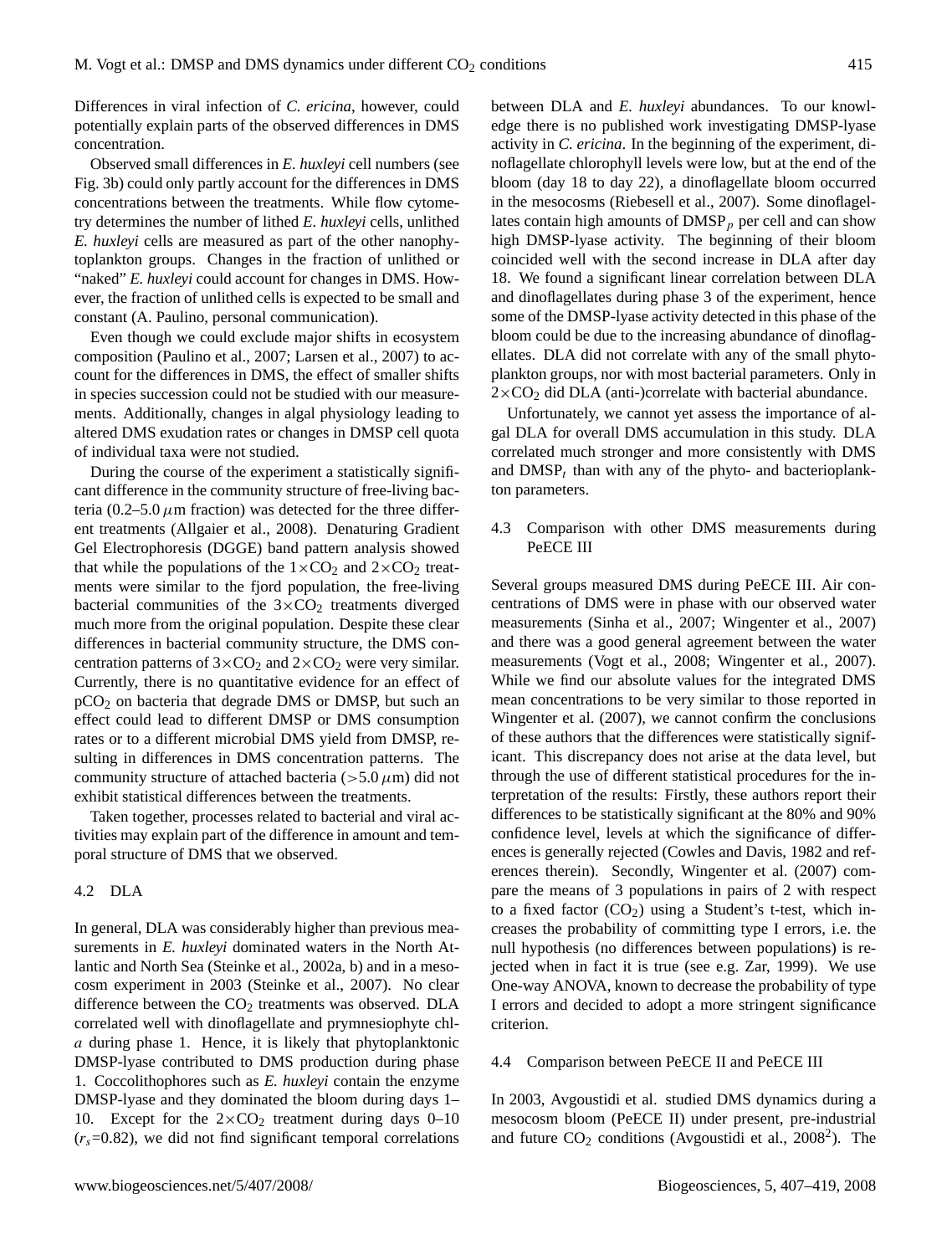experimental set-up and treatment of the mesocosms was similar in both Avgoustidi et al. and our study (Engel et al., 2005). Despite this, chl-a concentrations were approximately 3 times higher in the present study. Furthermore, our maximum  $\text{DMSP}_p$  values (data not shown) were approximately 2 times higher than those reported in Avgoustidi et al. Maximal DMS values were similar in both experiments, but the temporal development of the sulfur compounds was different. Whereas DMS,  $\text{DMSP}_p$  and chl-a were tightly coupled in the present study, the DMS peaks show a distinct lag behind the  $DMSP<sub>p</sub>$  peaks in Avgoustidi et al. Hence, a major difference between the two experiments is the temporal yield of DMS from DMSP. Avgoustidi et al. found a significant decrease in DMS concentrations for treatments with elevated  $pCO<sub>2</sub>$ . Despite the clear differences in the temporal dynamics of DMS concentrations, our results do not confirm the findings by Avgoustidi et al. when integrated over the whole duration of the experiment, but do when integrated up to day 12. This may partly be explained by differences in *E. huxleyi* cell number between the two experiments. While *E. huxleyi* cell numbers in our study were low (max.  $5 \times 10^6$  cells mL<sup>-1</sup>), cell numbers in Avgoustidi's experiment were considerably higher (up to  $56 \times 10^6$  cells mL<sup>-1</sup>). Both number densities are well within the natural range of cell numbers found for *E. huxleyi* in the open ocean (J. Egge, personal communication).

The behavior of DMS concentration patterns between perturbed and unperturbed treatments agreed for both studies during the exponential growth phase (days 0–10), but diverged for the post-bloom phase (days 11–22). Although poorly understood at present, changes in physiology could account for the reduced DMS production in  $2\times CO_2$  and  $3\times$ CO<sub>2</sub> during the *E. huxleyi* bloom until day 10 in this study. Had the cell number been ten-fold, as in Avgoustidi et al., this effect might have been amplified and the results may have been more similar. Additional processes, including bacterial uptake and catabolism of DMSP, could have influenced the DMS dynamics after day 12 when the *E. huxleyi* bloom collapsed. DMS emissions by prymnesiophyte species other than *E. huxleyi* (such as *Chrysochromulina ericina*) may have contributed to the prolonged peak in the perturbed treatments. However, lack of data on the bacterial cycling of DMSP and DMS under various  $pCO<sub>2</sub>$  conditions precludes a full assessment of DMS dynamics during the second phase of the present experiment.

#### 4.5 DMS and ocean acidification

The implications of our findings for the future global ocean and climate are still unclear. Firstly, the changes in  $pCO<sub>2</sub>$ studied here have been triggered abruptly from present values on day 0 to double and triple concentrations on day 2, without allowing the systems under study to fully acclimate or adapt. Future ocean acidification will proceed at a much slower rate and this temporal scale difference could potentially alleviate the consequences of ocean acidification. Secondly, blooms of the magnitude we observed in this mesocosm study in terms of chlorophyll-a are rare in the open ocean. DMSP<sub>t</sub> concentrations of 300–500 nmol L<sup>-1</sup> and DMS concentrations of 40 nmol  $L^{-1}$  are untypical in the open ocean, where the 95 percentile of all measured DMS concentration is below 5 nmol  $L^{-1}$  (Kettle and Andreae, 2000). As the regions where DMS fluxes are most important are remote regions such as the Southern Ocean where chlorophyll is significantly lower, we cannot extrapolate our results to global scales at this point. Thirdly, mesocosms do not seem to respond in a consistent way to manipulations such as in  $CO<sub>2</sub>$ enrichment studies. We cannot confirm the finding of previ-ous studies (Avgoustidi et al., [2](#page-1-1)008<sup>2</sup>) that DMS accumulation was significantly reduced under simulated seawater acidification. However, DMS concentrations varied between treatments in both studies. In particular, DMS proved to be one of the few measured parameters that had a clear response to the CO<sup>2</sup> perturbation in this mesocosm study.

#### **5 Summary and conclusion**

We studied DMS,  $DMSP_p$  and  $DMSP_d$  dynamics under 3 different  $pCO<sub>2</sub>$  conditions during a mesocosm experiment in Norway. There were no statistically significant differences in the temporal development of  $\text{DMSP}_t$ ,  $\text{DMSP}_p$  and  $\text{DMSP}_a$ concentrations and in DLA, which hints at a certain resilience of the studied system to changes in  $pCO<sub>2</sub>$ . However, we found differences in the temporal development of DMS concentrations. While DMS stayed elevated in the treatments with elevated  $pCO<sub>2</sub>$ , we observed a steep decline in DMS concentration in the treatment with low  $pCO<sub>2</sub>$ . As the ratio of DMS to DMSP varied strongly between treatments, but DMSP per chl-a did not, we hypothesize that the observed differences result from differences in DMS production or degradation mechanisms rather than from large shifts in community structure. Observed differences in bacterial community structure and viral abundances may play a role, but other mechanisms such as differences in exudation rates etc. cannot be excluded.

It is too early to draw conclusions regarding the importance of ocean acidification on the global sulphur cycle. This is only the third report that we are aware of that addresses changes in DMS dynamics under future  $CO<sub>2</sub>$  scenarios. As some marine trace gases appear to be sensitive to  $CO<sub>2</sub>$  enrichments (Wingenter et al., 2007) there is a need for further studies on the impact of ocean acidification on the production of climate-relevant gases such as DMS. Future studies should be conducted under open ocean conditions using for example free-floating mesocosms, should focus on rate measurements as well as concentrations, and must include estimations of bacterial DMSP consumption rates in combination with detailed analyses of the cellular DMSP quota of algal taxa present in the investigated habitat. Only then will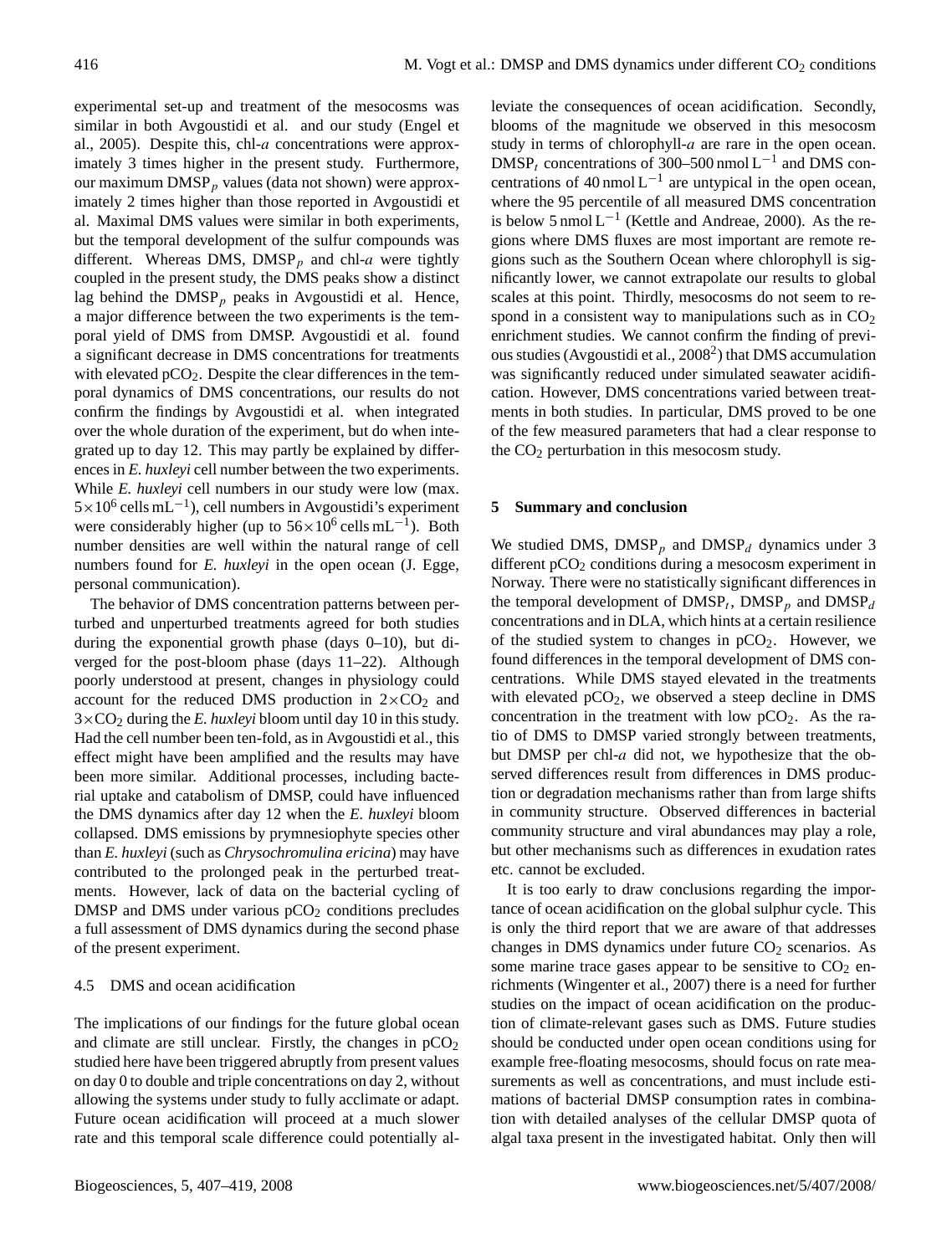it be possible to separate physiological processes from the effect of trophic interactions on DMS dynamics and to assess possible implications for DMS fluxes under future climate change.

*Acknowledgements.* This work was part of the Pelagic Ecosystem  $CO<sub>2</sub>$  Enrichment Study (PeECE III) in 2005. The authors wish to thank all participants in the PeECE III experiment for their work and assistance during the experiment. We thank C. Neil, M. Allgaier, R. Thyrhaug, A. Larsen, K. Suffrian, J. C. Nejstgaard and Y. Carotenuto for providing necessary data for this work and for fruitful discussions. We also thank N. Yassaa, V. Sinha, O. Wingenter and A. Colomb for sharing additional DMS data and for stimulating collaborations. The staff at the Marine Biological Station, University of Bergen, in particular Tomas Sørlie and Agnes Aadnesen, and the Bergen Marine Research infrastructure (RI) are gratefully acknowledged for support in mesocosm logistics We furthermore thank A. Grant and T. Urquiza-Haas for advice on statistical methods, and J. Williams and E. Buitenhuis for useful comments on the manuscript.

This work was funded by the Marie Curie Training Network GREENCYCLES, Contract Number MC-RTN- 512464. Support for MS was provided by the UK Natural Environment Research Council (NERC; NER/I/S/2000/00897 and NE/B500282/1).

Edited by: C. Heinze

#### **References**

Allgaier, M., Riebesell, U., Vogt, M., Thyrhaug, R., and Grossart, H. P.: Coupling of heterotrophic bacteria to phytoplankton bloom development at different  $pCO<sub>2</sub>$  levels: a mesocosm study, Biogeosciences Discuss., 5, 317–359, 2008,

[http://www.biogeosciences-discuss.net/5/317/2008/.](http://www.biogeosciences-discuss.net/5/317/2008/)

Bellerby, R. G. J., Schulz, K. G., Riebesell, U., Neill, C., Nondal, G., Johannessen, T., and Brown, K. R.: Marine ecosystem community carbon and nutrient uptake stoichiometry under varying ocean acidification during the PeECE III experiment, Biogeosciences Discuss., 4, 4631–4652, 2007,

[http://www.biogeosciences-discuss.net/4/4631/2007/.](http://www.biogeosciences-discuss.net/4/4631/2007/)

- Bucciarelli, E. and Sunda, W. G.: Influence of CO2, nitrate, phosphate, and silicate limitation on intracellular dimethylsulfoniopropionate in batch cultures of the coastal diatom Thalassiosira pseudonana, Limnol. Oceanogr., 48, 2256–2265, 2003.
- Buitenhuis, E. T., De Baar, H. J. W., and Veldhuis, M. J. W.: Photosynthesis and calcification by Emiliania huxleyi (Prymnesiophyceae) as a function of inorganic carbon species, J. Phycol., 35, 949–959, 1999.
- Brimblecombe, P. and Shooter, D.: Photooxidation of dimethylsulfide in aqueous solution, Mar. Chem., 19, 4, 343–353, 1986.
- Brussaard, C. P. D., Kempers, R. S., Kop, A. J., and Riegman, R.: Virus-like particles in a summer bloom of *Emiliania huxleyi* in the North Sea, Aquat. Micr. Biol., 10, 105–113, 1996.
- Caldeira, K. and Wickett, M. E.: Ocean model predictions of chemistry changes from carbon dioxide emissions to the atmosphere and ocean, J. Geophys. Res.-Oceans, 110, C09S04, doi:10.1029/2004JC002671, 2005.
- Carotenuto, Y., Putzeys, S., Simonelli, P., Paulino, A., Meyerhöfer, M., Suffrian, K., Antia, A., and Nejstgaard, J. C.: Copepod feed-

ing and reproduction in relation to phytoplankton development during the PeECE III mesocosm experiment, Biogeosciences Discuss., 4, 3913–3936, 2007,

[http://www.biogeosciences-discuss.net/4/3913/2007/.](http://www.biogeosciences-discuss.net/4/3913/2007/)

- Charlson, R. J., Lovelock, J. E., Andreae, M. O., and Warren, S. G.: Oceanic phytoplankton, atmospheric sulfur, cloud albedo and climate, Nature, 326, 6114, 655–661, 1987.
- Cowles, S. M. and Davis, C.: On the origins of the .05 level of statistical significance, Amer. Psychol., 37, 553–558, 1982.
- Dacey, J. W. H. and Wakeham, S. G.: Oceanic dimethylsulfide production during zooplankton grazing on phytoplankton, Science, 233, 4770, 1314–1316, 1986.
- Egge, J., Thingstad, F., Engel, A., Bellerby, R. G. J., and Riebesell, U.: Primary production at elevated nutrient and  $pCO<sub>2</sub>$  levels, Biogeosciences Discuss., 4, 4385–4410, 2007, [http://www.biogeosciences-discuss.net/4/4385/2007/.](http://www.biogeosciences-discuss.net/4/4385/2007/)
- Engel, A., Zondervan, I., Aerts, K., Beaufort, L., Benthien, A., Chou, L., Delille, B., Gattuso, J. P., Harlay, J., Heemann, C., Hoffmann, L., Jacquet, S., Nejstgaard, J., Pizay, M. D., Rochelle-Newall, E., Schneider, U., Terbrueggen, A., and Riebesell, U.: Testing the direct effect of  $CO<sub>2</sub>$  concentration on a bloom of the coccolithophorid *Emiliania huxleyi* in mesocosm experiments, Limnol. Oceanogr., 50, 2, 493–507, 2005.
- Geider, R. J., Macintyre, H. L., and Kana, T. M.: Dynamic model of phytoplankton growth and acclimation: Responses of the balanced growth rate and the chlorophyll a:carbon ratio to light, nutrient-limitation and temperature, Mar. Ecol.-Prog. Ser., 148, 187–200, 1997.
- Holligan, P. M., Fernandez, E., Aiken, J., Balch, W. M., Boyd, P., Burkill, P. H., Finch, M., Groom, S. B., Malin, G., Muller, K., Purdie, D. A., Robinson, C., Trees, C. C., Turner, S. M., and Vanderwal, P.: A Biogeochemical Study of the Coccolithophore, *Emiliania-Huxleyi*, in the North-Atlantic, Global Biogeochem. Cy., 7, 4, 879–900, 1993.
- Howard, E. C., Henriksen, J. R., Buchan, A., Reisch, C. R., Buergmann, H., Welsh, R., Ye, W. Y., Gonzalez, J. M., Mace, K., Joye, S. B., Kiene, R. P., Whitman, W. B., and Moran, M. A.: Bacterial taxa that limit sulfur flux from the ocean, Science, 314, 5799, 649–652, 2006.
- Keller, M. D., Bellows, W. K., and Guillard, R. R. L.: Dimethyl sulfide production in marine phytoplankton, ACS Symposium Series, 393, 167–182, 1989.
- Kettle, J. and Andreae, M. O.: Flux of dimethylsulfide from the oceans: A comparison of updated data sets and flux models, J. Geophys. Res., 105(26), 793–808, 2000.
- Kieber, D. J., Jiao, J. F., Kiene, R. P., and Bates, T. S.: Impact of dimethylsulfide photochemistry on methyl sulfur cycling in the equatorial Pacific Ocean, J. Geophys. Res.-Oceans, 101(C2), 3715–3722, 1996.
- Kiene, R. P.: Microbial sources and sinks for methylated sulfur compounds in the marine environment, in: Microbial growth on C1 compounds, Vol. 7., edited by: Kelly, D. P. and Murrell, J. C., 15–36, 1993.
- Kiene, R. P. and Linn, L. J.: The fate of dissolved dimethylsulfoniopropionate (DMSP) in seawater: Tracer studies using <sup>35</sup>S-DMSP, Geochim. Cosmochim. Ac., 64, 16, 2797–2810, 2000.
- Kiene, R. P. and Slezak, D.: Low dissolved DMSP concentrations in seawater revealed by small-volume gravity filtration and dialysis sampling, Limnol. Oceanogr.-Meth., 4, 80–95, 2006.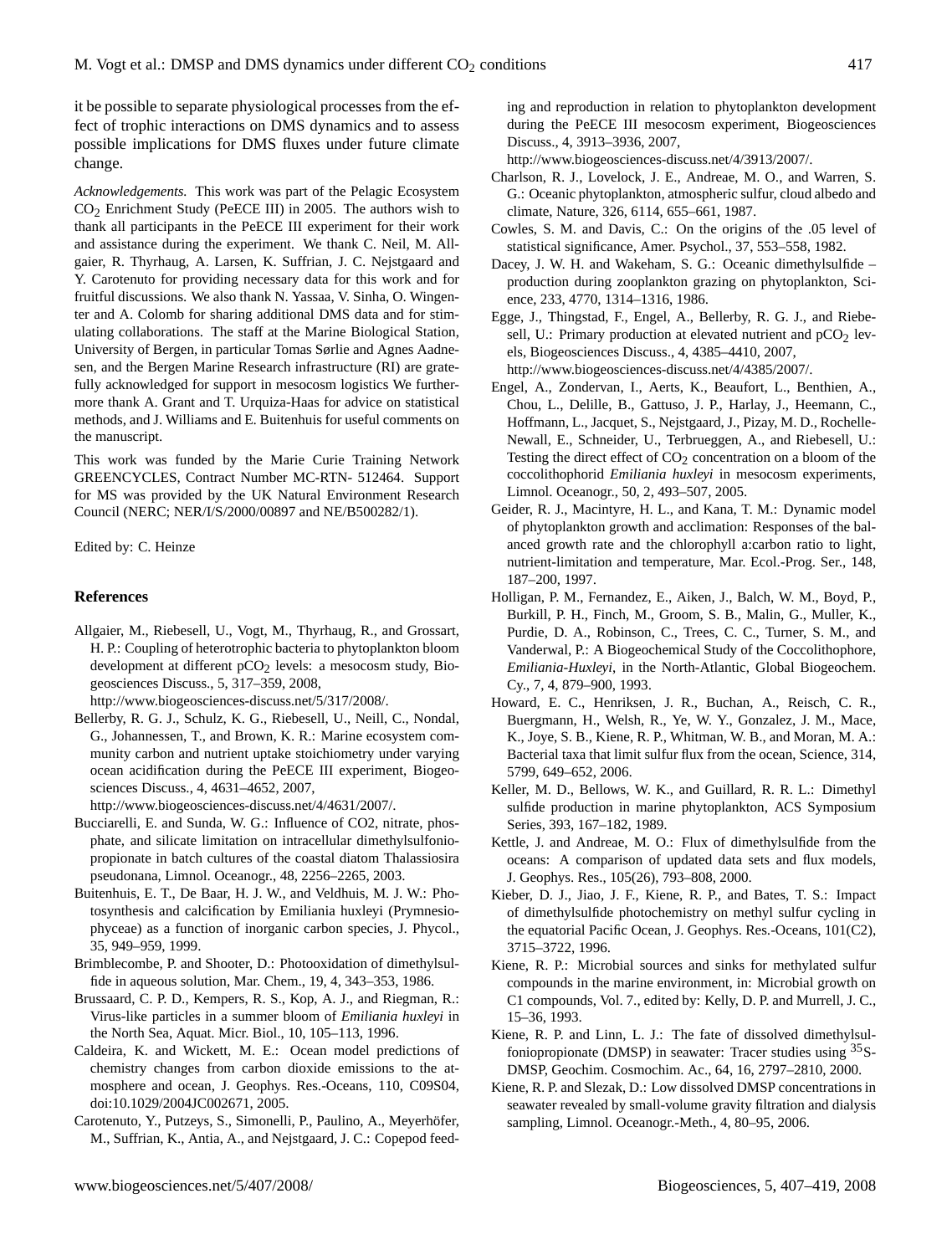- Kleypas, J. A., Feely, R. A., Fabry, V. J., Langdon, C., Sabine, C. L., and Robbins, L. L.: Impacts of Ocean Acidification on Coral Reefs and Other Marine Calcifiers: A Guide for Future Research, report of a workshop held 18–20 April 2005, St. Petersburg, FL, sponsored by NSF, NOAA, and the U.S. Geological Survey, 88 pp., 2006.
- Larsen, J. B., Larsen, A., Thyrhaug, R., Bratbak, G., and Sandaa R.- A.: Marine viral populations detected during a nutrient induced phytoplankton bloom at elevated pCO2 levels, Biogeosciences Discuss., 4, 3961–3985, 2007,

[http://www.biogeosciences-discuss.net/4/3961/2007/.](http://www.biogeosciences-discuss.net/4/3961/2007/)

- Ledyard, K. M. and Dacey, J. W. H.: Microbial cycling of DMSP and DMS in coastal and oligotrophic seawater, Limnol. Oceanogr., 41, 1, 33–40, 1996.
- Levasseur, M., Michaud, S., Egge, J., Cantin, G., Nejstgaard, J. C., Sanders, R., Fernandez, E., Solberg, P. T., Heimdal, B., and Gosselin, M.: Production of DMSP and DMS during a mesocosm study of an *Emiliania huxleyi* bloom: Influence of bacteria and *Calanus finmarchicus* grazing, Mar. Biol., 126, 4, 609–618, 1996.
- Liss, P. S. and Slater, P. G.: Flux of gases across the air-sea interface, Nature, 247, 5438, 181–184, 1974.
- Liss, P. S., Malin, G., Turner, S. M., and Holligan, P. M.: Dimethyl sulfide and *Phaeocystis* – A review, J. Mar. Syst., 5, 1, 41–53, 1994.
- Mackey, M. D., Mackey, D. J., Higgins, H. W., and Wright, S. W.: CHEMTAX –A program for estimating class abundances from chemical markers: Application to HPLC measurements of phytoplankton, Mar. Ecol.-Prog. Ser., 144, 1-3, 265–283, 1996.
- Malin, G., Turner, S., Liss, P., Holligan, P., and Harbour, D.: Dimethylsulfide and dimethylsulphoniopropionate in the Northeast Atlantic during the summer coccolithophore bloom, Deep-Sea Res. I, 40, 7, 1487–1508, 1993.
- Malin, G., Wilson, W. H., Bratbak, G., Liss, P. S., and Mann, N. H.: Elevated production of dimethylsulfide resulting from viral infection of cultures of *Phaeocystis pouchetii*, Limnol. Oceanogr., 43, 6, 1389–1393, 1998.
- Nevitt, G. A.: Dimethyl sulfide is part of the olfactory landscape detectable to Antarctic *Procellariiform* seabirds, Chemical Senses, 20, 6, 210–210, 1995.
- Paulino, A. I., Egge J. K., and Larsen, A.: Effects of increased atmospheric CO<sub>2</sub> on small and intermediate sized osmotrophs during a nutrient induced phytoplankton bloom, Biogeosciences Discuss., 4, 4173–4195, 2007,

[http://www.biogeosciences-discuss.net/4/4173/2007/.](http://www.biogeosciences-discuss.net/4/4173/2007/)

- Rhodes, L. and Burke, B.: Morphology and growth characteristics of *Chrysochromulina* species (Haptophyceae = Prymnesiophyceae) isolated from New Zealand coastal waters, New Zealand J. Mar. Freshw. Res., 30, 91–103, 1996.
- Riebesell, U., Zondervan, I., Rost, B., Tortell, P. D., Zeebe, R. E., and Morel, F. M. M.: Reduced calcification of marine plankton in response to increased atmospheric  $CO<sub>2</sub>$ , Nature, 407, 6802, 364–367, 2000.
- Riebesell, U.: Effects of  $CO<sub>2</sub>$  enrichment on marine phytoplankton, J. Oceanogr., 60, 4, 719–729, 2004.
- Riebesell, U., Schulz, K., Bellerby, R., Botros, M., Fritsche, P., Meyerhöfer, M., Neill, C., Nondal, G., Oschlies, A., Wohlers, J., and Zöllner, E.: Enhanced biological carbon consumption in a high  $CO<sub>2</sub>$  ocean, Nature, 450(7169), 545-U10,

doi:10.1038/nature06267, 2007.

- Riebesell, U., Bellerby, R. G. J., Grossart, H.-P., and Thingstad, F.: Mesocosm  $CO<sub>2</sub>$  perturbation studies: from organism to community level, Biogeosciences Discuss., 5, 641–659, 2008, [http://www.biogeosciences-discuss.net/5/641/2008/.](http://www.biogeosciences-discuss.net/5/641/2008/)
- Royal Society: Ocean acidification due to increasing atmospheric carbon dioxide, 2005.
- Sabine, C. L., Feely, R. A., Gruber, N., Key, R. M., Lee, K., Bullister, J. L., Wanninkhof, R., Wong, C. S., Wallace, D. W. R., Tilbrook, B., Millero, F. J., Peng, T. H., Kozyr, A., Ono, T., and Rios, A. F.: The oceanic sink for anthropogenic  $CO<sub>2</sub>$ , Science, 305, 5682, 367–371, 2004.
- Schulz, K. G., Riebesell, U., Bellerby, R. G. J., Biswas, H., Meyerhöfer, M., Müller, M. N., Egge, J. K., Nejstgaard, J. C., Neill, C., Wohlers, J., and Zöllner E.: Build-up and decline of organic matter during PeECE III, Biogeosciences Discuss., 4, 4539– 4570, 2007,

[http://www.biogeosciences-discuss.net/4/4539/2007/.](http://www.biogeosciences-discuss.net/4/4539/2007/)

Sinha, V., Williams, J., Meyerhöfer, M., Riebesell, U., Paulino, A. I., and Larsen, A.: Air-sea fluxes of methanol, acetone, acetaldehyde, isoprene and DMS from a Norwegian fjord following a phytoplankton bloom in a mesocosm experiment, Atmos. Chem. Phys., 7, 739–755, 2007,

[http://www.atmos-chem-phys.net/7/739/2007/.](http://www.atmos-chem-phys.net/7/739/2007/)

- Stefels, J. and Dijkhuizen, L.: Characteristics of DMSP-lyase in *Phaeocystis sp* (Prymnesiophyceae), Mar. Ecol. Prog. Ser., 131, 1–3, 307–313, 1996.
- Stefels, J.: Physiological aspects of the production and conversion of DMSP in marine algae and higher plants, J. Sea Res., 43, 3–4, 183–197, 2000.
- Stefels, J., Steinke, M., Turner, S., Malin, G., and Belviso, S.: Environmental constraints on the production and removal of the climatically active gas dimethylsulphide (DMS) and implications for ecosystem modelling, Biogeochemistry, 88, 1–3, 245–275, 2007.
- Steinke, M. and Kirst, G. O.: Enzymatic cleavage of dimethylsulfoniopropionate (DMSP) in cell-free extracts of the marine macroalga *Enteromorpha clathrata* (Roth) Grev, (Ulvales, Chlorophyta), J. Exp. Mar. Biol. Ecol., 201, 1–2, 73–85, 1996.
- Steinke, M., Wolfe, G. V., and Kirst, G. O.: Partial characterisation of dimethylsulfoniopropionate (DMSP) lyase isozymes in 6 strains of *Emiliania huxleyi*, Mar. Ecol. Prog. Ser., 175, 215–225, 1998.
- Steinke, M., Malin, G., Turner, S. M., and Liss, P. S.: Determinations of dimethylsulphoniopropionate (DMSP) lyase activity using headspace analysis of dimethylsulphide (DMS), J. Sea Res., 43, 3–4, 233–244, 2000.
- Steinke, M., Malin, G., Archer, S. D., Burkill, P. H., and Liss, P. S.: DMS production in a coccolithophorid bloom: Evidence for the importance of dinoflagellate DMSP lyases, Aqu. Microb. Ecol., 26, 3, 259–270, 2002a.
- Steinke, M., Malin, G., Gibb, S. W., and Burkill, P. H.: Vertical and temporal variability of DMSP lyase activity in a coccolithophorid bloom in the northern North Sea, Deep-Sea Res. II, 49, 15, 3001– 3016, 2002b.
- Steinke, M., Stefels, J., and Stamhuis, E.: Dimethyl sulfide triggers search behavior in copepods, Limnol. Oceanogr., 51, 4, 1925– 1930, 2006.
- Steinke, M., Evans, C., Lee, G. A., and Malin, G.: Substrate kinetics